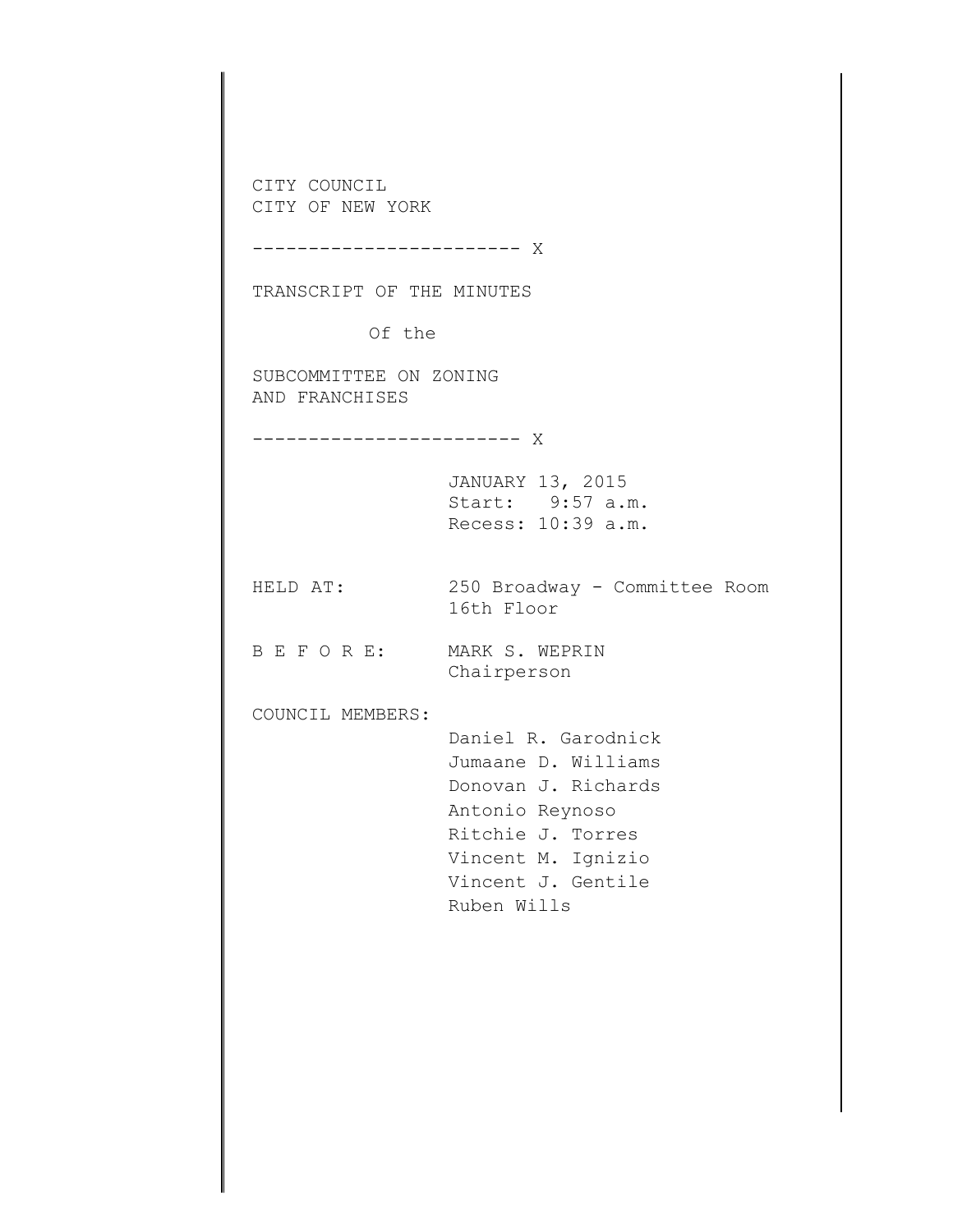| $\mathbf 1$    | SUBCOMMITTEE ON ZONING AND FRANCHISES                       | $\mathbf{2}$ |
|----------------|-------------------------------------------------------------|--------------|
| $\mathbf{2}$   | A P P E A R A N C E S (CONTINUED)                           |              |
| 3              |                                                             |              |
| $\overline{4}$ | Shlomo Steve Wygoda, Architect<br>SWA Architects, Manhattan |              |
| 5              | Gregory Nardello, Owner                                     |              |
| 6              | Eleven Food and Beverage, Inc.                              |              |
| $\overline{7}$ | $a/k/a$ 11 Sixth Avenue                                     |              |
| 8              | Alice Blank, Architect<br>A. Blank Architects               |              |
| $\mathsf 9$    | Eric Botsford, Deputy Director                              |              |
| 10             | Manhattan Office<br>Department of City Planning             |              |
| 11             | Betty Mackintosh                                            |              |
| 12             | Community Board 4                                           |              |
| 13             | Christine Berthet, Chair<br>Community Board 4               |              |
| 14             |                                                             |              |
| 15             |                                                             |              |
| 16             |                                                             |              |
| 17             |                                                             |              |
| $1\,8$         |                                                             |              |
| 19             |                                                             |              |
| 20             |                                                             |              |
| 21             |                                                             |              |
| $2\sqrt{2}$    |                                                             |              |
| 23             |                                                             |              |
| 24             |                                                             |              |
| 25             |                                                             |              |
|                |                                                             |              |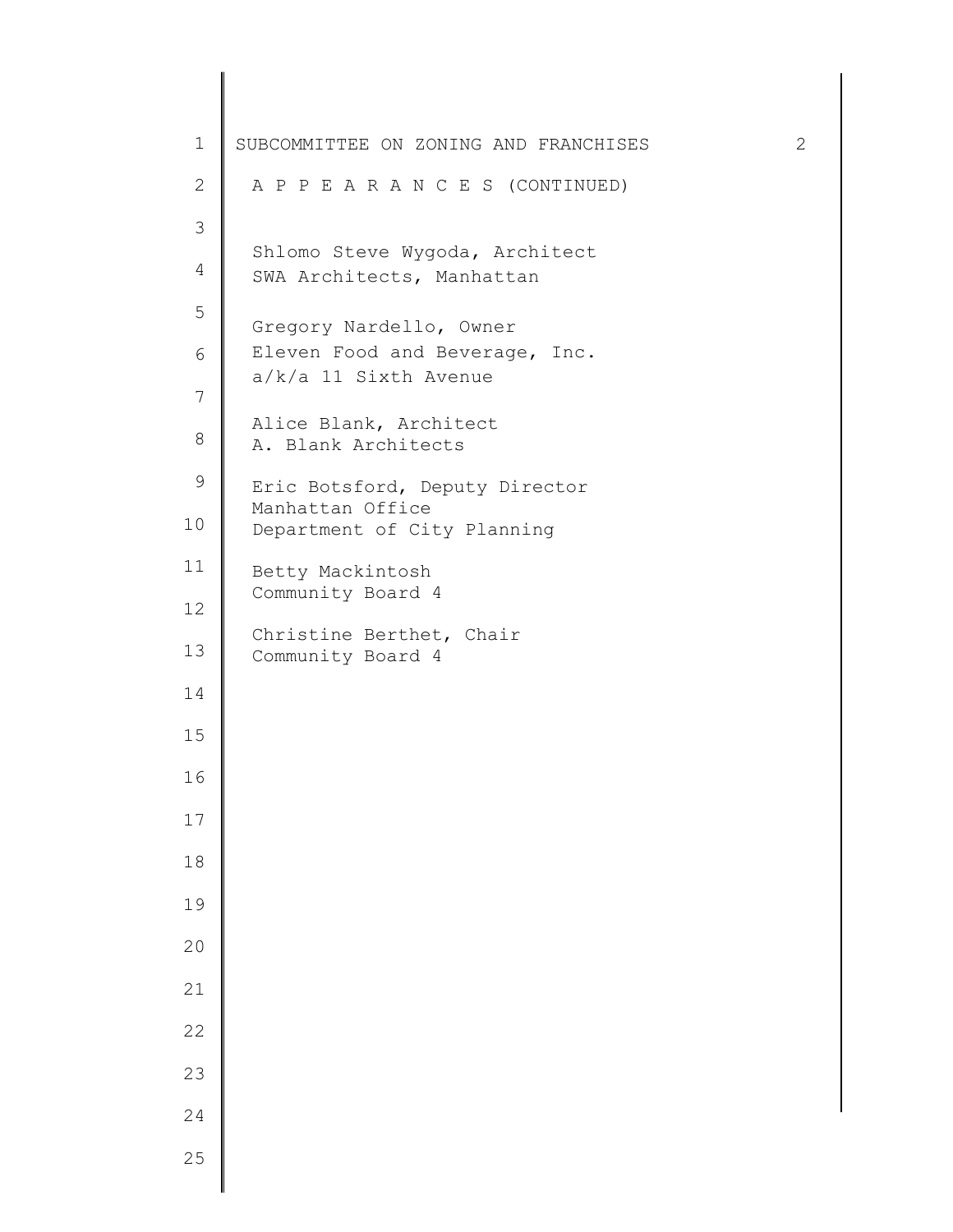| $\mathbf 1$  | 3<br>SUBCOMMITTEE ON ZONING AND FRANCHISES            |
|--------------|-------------------------------------------------------|
| $\mathbf{2}$ | [sound check, pause]                                  |
| 3            | CHAIRPERSON WEPRIN: Okay, can I have                  |
| 4            | everyone's attention, please? Good morning. My name   |
| 5            | is Mark Weprin. I am Chair of the Zoning and          |
| 6            | Franchises Subcommittee of the Land Use Committee,    |
| 7            | and I want to welcome everyone here this morning. We  |
| 8            | have a limited agenda, but with some very important   |
| 9            | items on it. We have a sidewalk cafe that we're       |
| 10           | going to take up first, and then we have an item from |
| 11           | the--from City Planning that is in Corey Johnson's    |
| 12           | district. So, we're going to take that up next.       |
| 13           | I want to just acknowledge that I've been             |
| 14           | joined today by Council Member Vincent Gentile,       |
| 15           | Council Member Dan Garodnick, Council Member Antonio  |
| 16           | Reynoso, and the gold star from the rock, Vincent     |
| 17           | Ignizio today for the first person here. We're also   |
| 18           | joined by the Chair of the Land Use Committee, David  |
| 19           | Greenfield, as well as Council Member Margaret Chin,  |
| 20           | whose district the cafe is in, and Council Member     |
| 21           | Corey Johnson whose district the other item is in.    |
| 22           | Do I have everybody? Okay. Good. So, what we're       |
| 23           | going to do is we're going to start out with our      |
| 24           | sidewalk cafe, which Land Use No. 169. It's called    |
| 25           | Eleven Food and Beverage in Council Member Chin's     |

 $\mathsf I$ 

 $\parallel$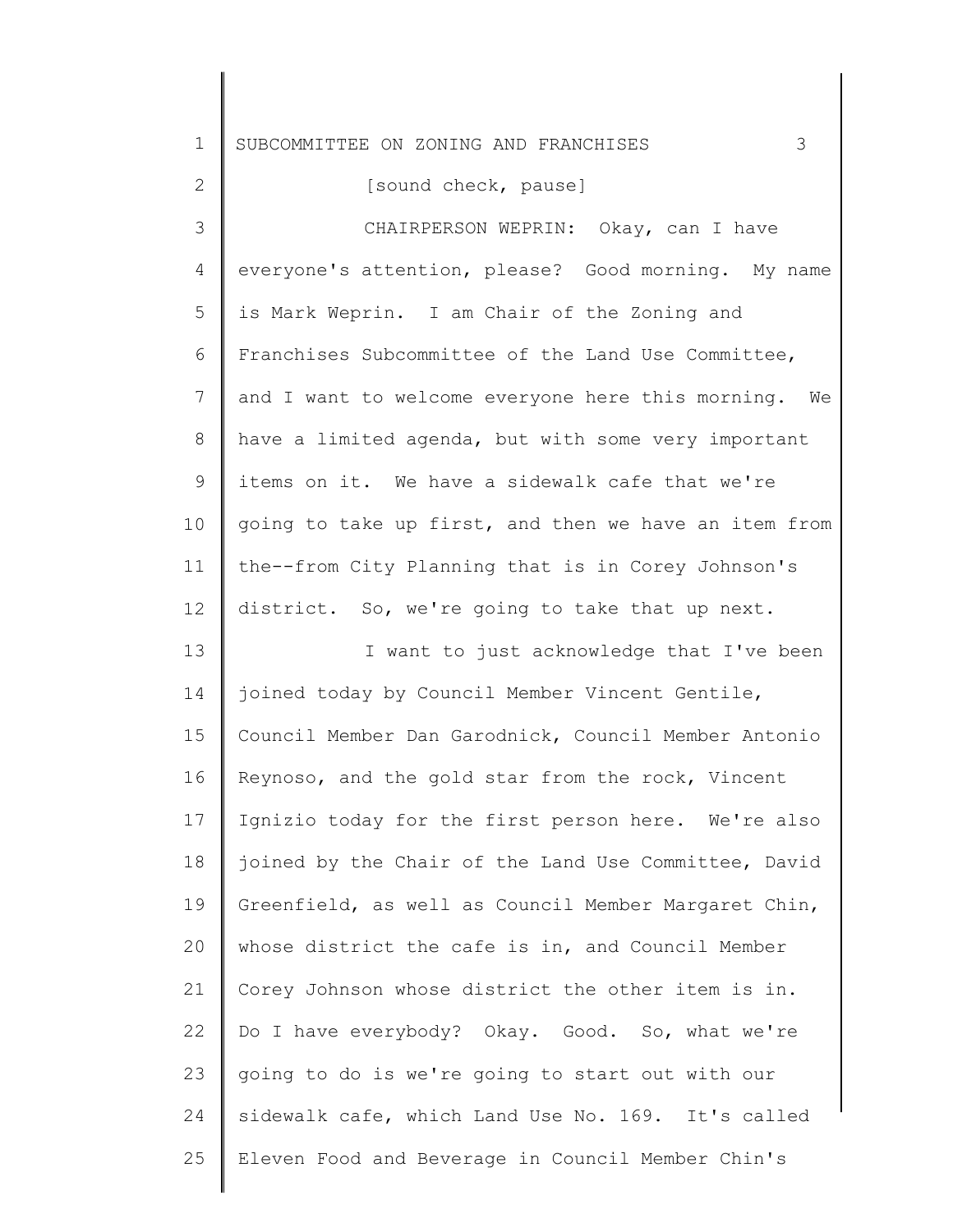| $\mathbf 1$  | SUBCOMMITTEE ON ZONING AND FRANCHISES<br>4            |
|--------------|-------------------------------------------------------|
| $\mathbf{2}$ | district. Steve Wygoda [sp?] is here I believe on     |
| 3            | behalf of the--the cafe, and-- Okay, Steve--Mr.       |
| 4            | Wygoda, you know. You've done this before. So make    |
| 5            | sure to state your name, and you can tell us who's    |
| 6            | with you, and what the application is about. We also  |
| 7            | have a couple of people from the community I believe  |
| 8            | to testify on this matter as well, and that will be   |
| 9            | after. Whenever you're ready, Mr. Wygoda.             |
| 10           | [background comments]                                 |
| 11           | CHAIRPERSON WEPRIN: We have changed                   |
| 12           | microphones since you were last here. So we're not    |
| 13           | going to hold you responsible for that.               |
| 14           | STEVE WYGODA: Okay, okay. Good morning.               |
| 15           | My name is Shlomo Steve Wygoda. I'm the architect.    |
| 16           | Sitting next to me Gregory Nardello, who is the owner |
| 17           | of Eleven 6th Avenue--Eleven Food and Beverage, Inc., |
| 18           | which is located at Eleven 6th Avenue. We have        |
| 19           | applied for an enclosed sidewalk cafe at this         |
| 20           | location. Gregory is also developing a building.      |
| 21           | It's a very small building. So we have applied for a  |
| 22           | sidewalk cafe, and we've with the--We've had meetings |
| 23           | with Council Member Chin's office, neighbors,         |
| 24           | Community Board 1. And through that process, we've    |
| 25           |                                                       |
|              |                                                       |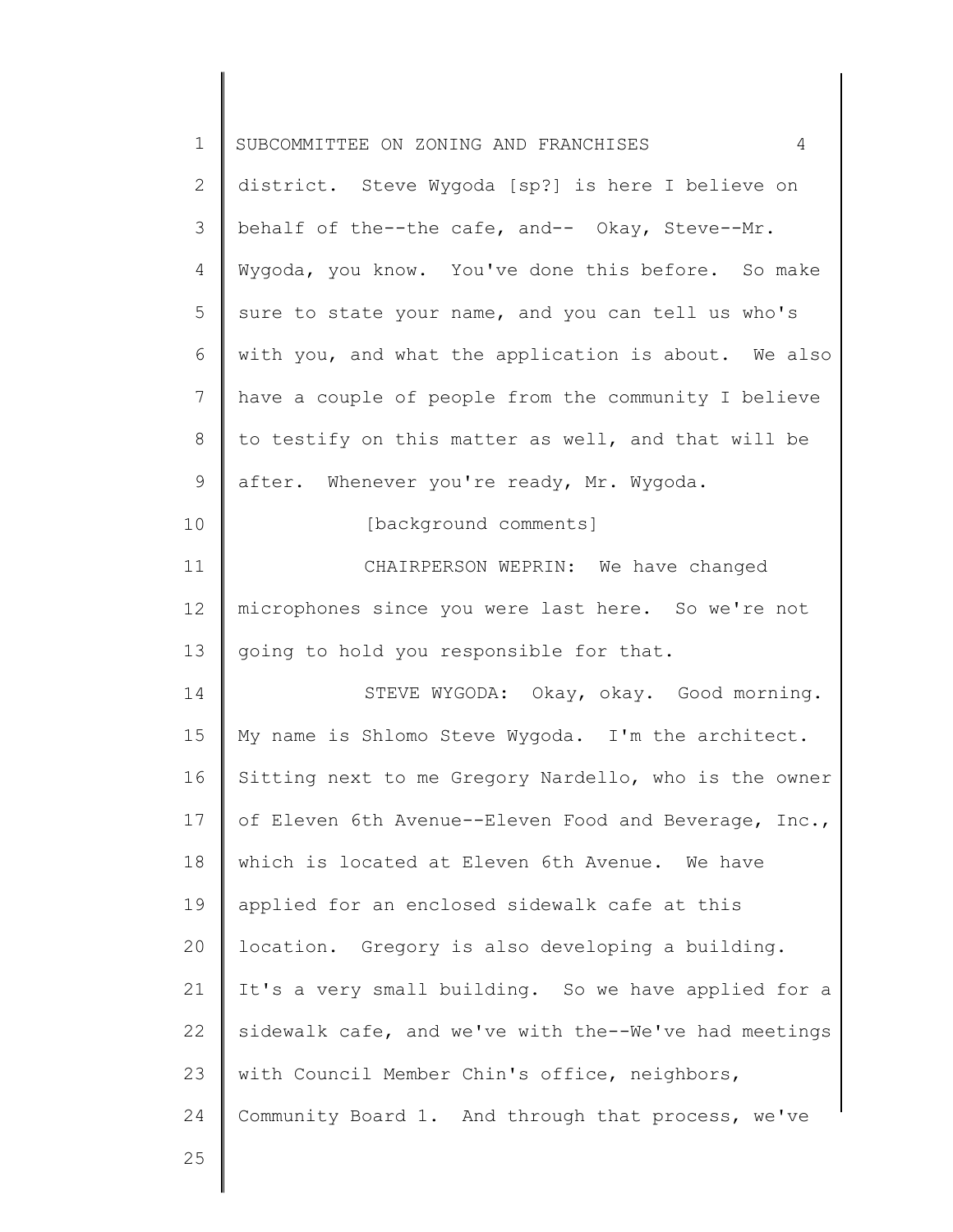2 3 come to an agreement, which I'd like to read into the record, if I may.

4 5 6 7 8 9 10 11 12 13 CHAIRPERSON WEPRIN: That would be fine. STEVE WYGODA: Okay, so-- Dear Council Member Chin, I-- I'm reading it for Gregory, if you don't mind. I Gregory Nardello, as the owner of Eleven Food and Beverage, Inc. in connection with our application from an enclosed sidewalk cafe hereby commit to the City Council and the Zoning and Franchises Committee that in light of the concerns of the surrounding community, Eleven Food and Beverage, Inc. shall:

14 15 Number 1: Install hedges/plants on the rooftop on the southern side and other locations

16 17 18 19 20 21 22 Number 2: Paint the exterior building's rear wall white facing the windows of resident Matt Black residing at 241 West Broadway. Resident must provide access to this property in the rear. Mr. Nardello and the resident will work together to determine how the wall will be quote, unquote, "finished."

23 24 Number 3: Operate as a restaurant, bar/lounge and agree that no cabaret license will be

25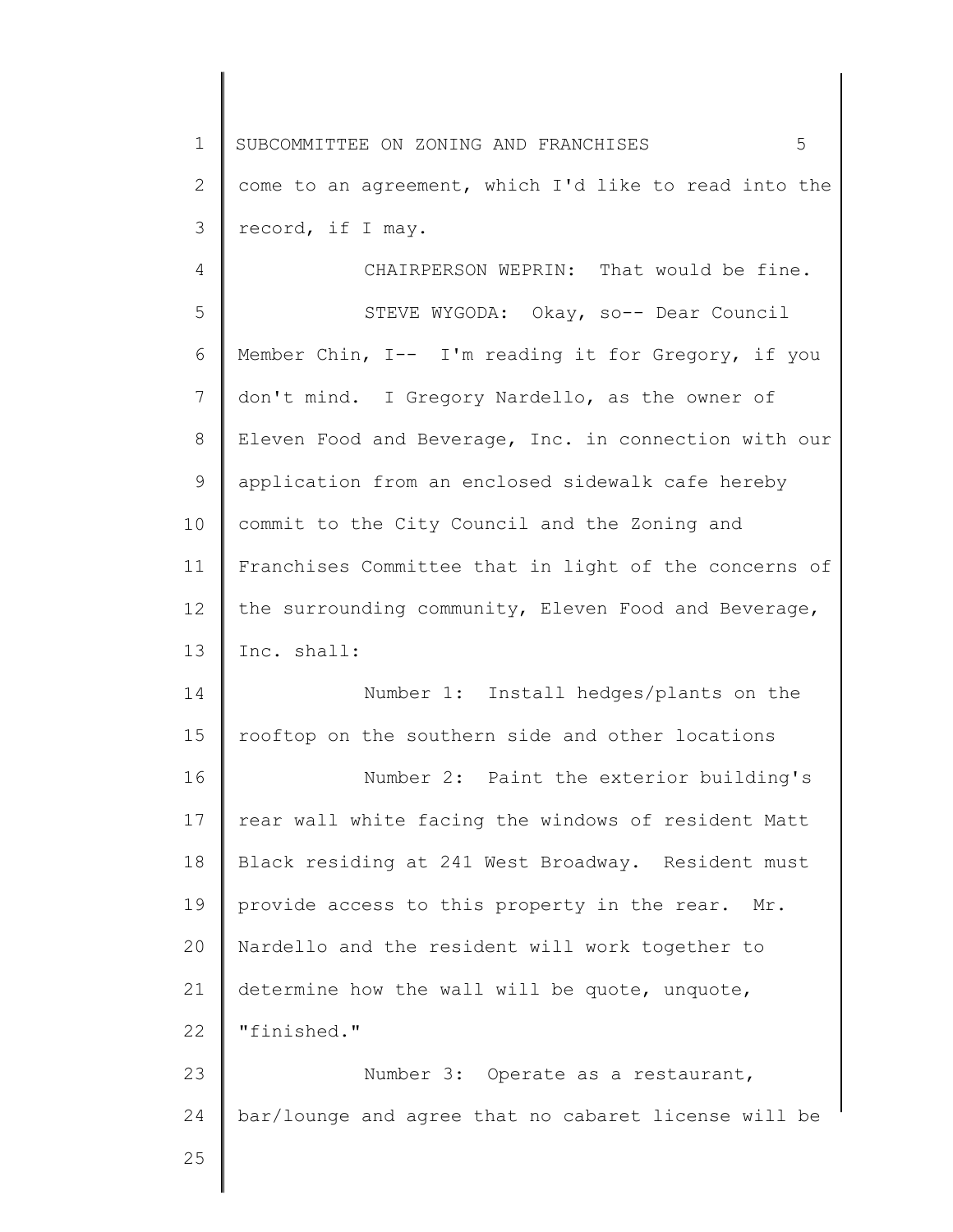1 2 3 4 5 6 7 8 9 10 11 12 13 14 15 16 17 18 19 20 21 22 23 24 25 SUBCOMMITTEE ON ZONING AND FRANCHISES 6 pursued. We also agree to have only one television per floor. Number 4: Windows: Item 1: Mezzanine windows shall close at 8:00 p.m. Item 2: The window on the south side of the second floor shall be non-operable and acoustically glazed. Item 3: The second floor windows, should issues arise, it is agreed to discuss these windows' closing hours with Community Board 1 and the neighbors. Item No. 5: The roof shall be used for maintenance and planting during normal business hours, except in the event of an emergency. No patrons shall be permitted on the roof at any time. Item No. 6: The sidewalk cafe enclosure windows shall be closed at 8:00 p.m. for the first year of operation. This closure time will be revisited with Community Board No. 1 and the neighbors after the first year. Item No. 7: The owner and manager's cell phone numbers will be provided to the Community Board and to the neighbors.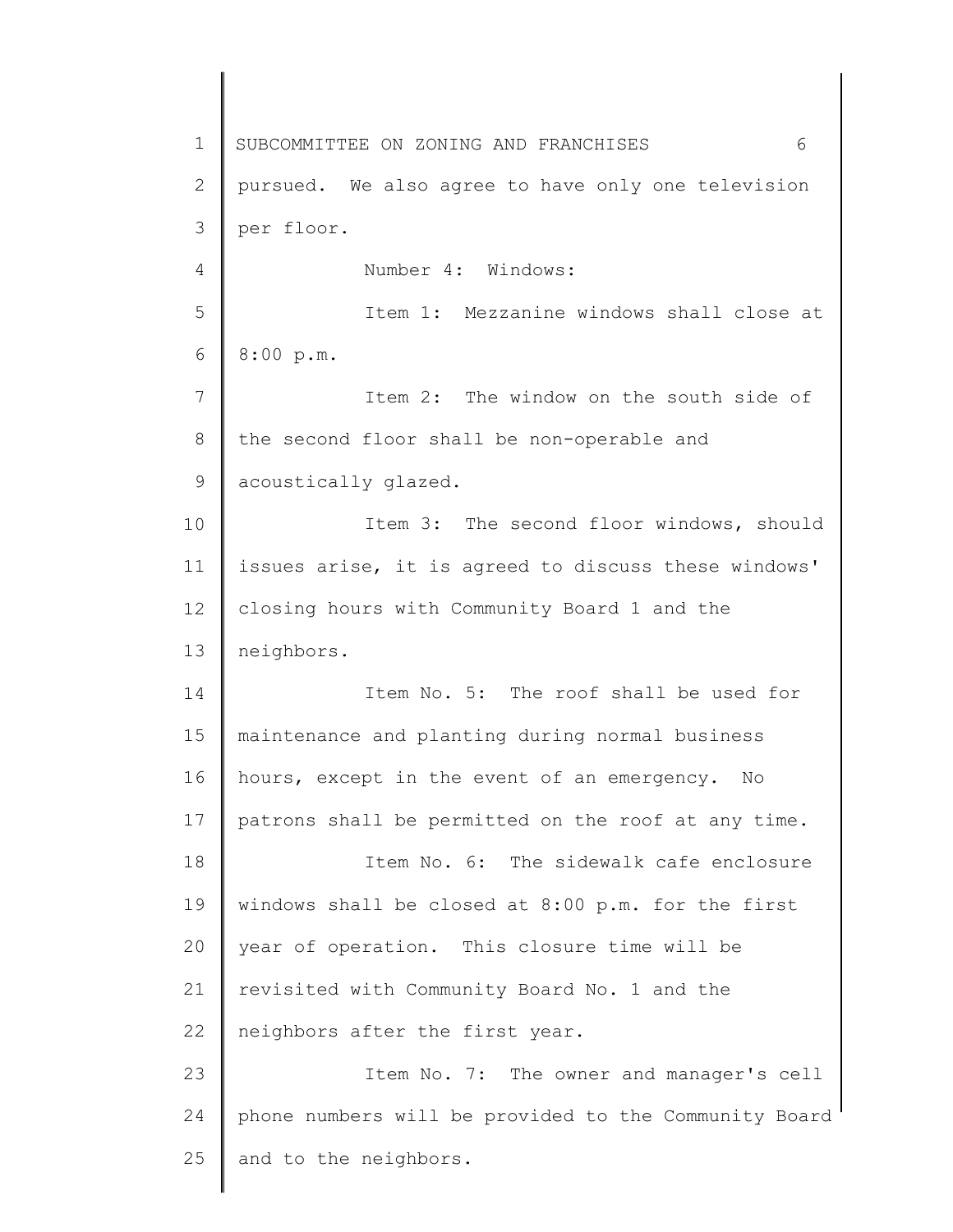1 2 3 4 5 6 7 8 9 10 11 12 13 14 15 16 17 18 19 20 21 22 23 24 25 SUBCOMMITTEE ON ZONING AND FRANCHISES 7 Item No. 8: The final number. The total number of tables is six. The total number of seats is 26, and this is-- if I may introduce Gregory, and just-- CHAIRPERSON WEPRIN: Would you like to say something, Mr. Nardello? Okay, please state. Just state your name as you speak. GREGORY NARDELLO: Hello. My name is Gregory Nardello. I'm the applicant and also the owner of the building and the restaurant that's going to be open--opening. CHAIRPERSON WEPRIN: Okay, well, welcome. Just before I call on Council Member Chin, I just want to get my own bearings. So this is 6th Avenue. What's the cross-street there? GREGORY NARDELLO: White and Walker. CHAIRPERSON WEPRIN: Between White and Walker. Okay. GREGORY NARDELLO: Across from the Tribeca Grand Hotel. CHAIRPERSON WEPRIN: Uh-huh, uh-huh. Okay, good. I'm going to call on Council Member Chin who has a comment, and I think some questions as well. Council Member Chin.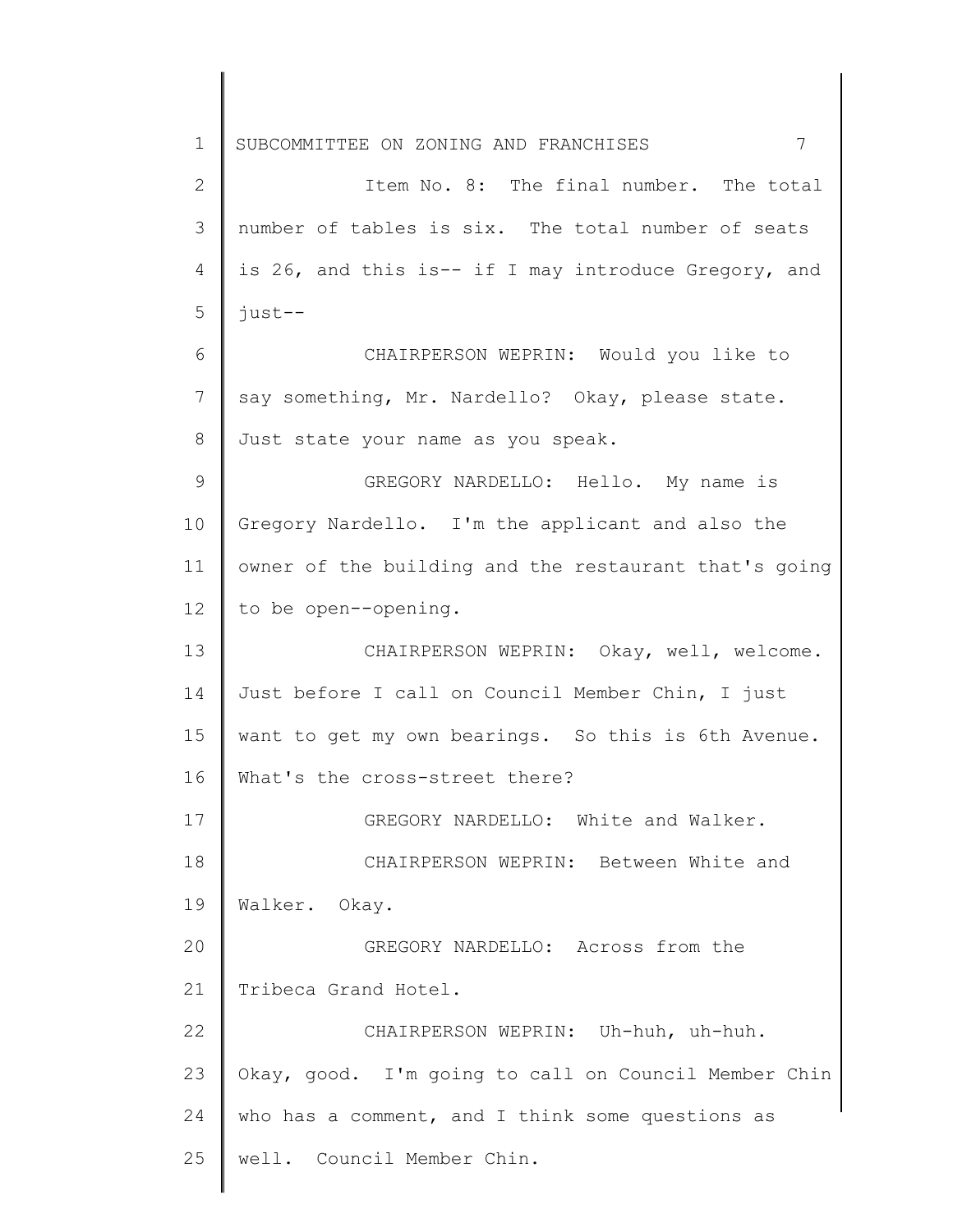| $\mathbf 1$  | 8<br>SUBCOMMITTEE ON ZONING AND FRANCHISES           |
|--------------|------------------------------------------------------|
| $\mathbf{2}$ | COUNCIL MEMBER CHIN: Good morning.                   |
| 3            | Thank you, Chair Weprin. Thank you for allowing me   |
| 4            | to visit again. Mr. Nardello, maybe you could        |
| 5            | explain in terms of the separation between the       |
| 6            | restaurant and the sidewalk, the enclosed sidewalk   |
| 7            | cafe. There's going to be some kind of separation    |
| 8            | that's--                                             |
| $\mathsf 9$  | GREGORY NARDELLO: [interposing] Yes.                 |
| 10           | Yeah, well, we--                                     |
| 11           | COUNCIL MEMBER CHIN: So it's a sidewalk              |
| 12           | cafe. It can't be a standalone.                      |
| 13           | GREGORY NARDELLO: Correct. The sidewalk              |
| 14           | cafe is a temporary--a temporary structure with a    |
| 15           | revocable consent. There will be a roll-down gate at |
| 16           | the face of the existing opening between the         |
| 17           | restaurant and the sidewalk cafe to permit and allow |
| 18           | closure of the two spaces as needed, and if the      |
| 19           | enclosed cafe should ever be revoked then that gate  |
| 20           | can come down, or we can do a new storefront at that |
| 21           | time. But right now, there's a gate that's intended  |
| 22           | and approved by City Planning to provide that        |
| 23           | separation.                                          |
| 24           |                                                      |
| 25           |                                                      |
|              |                                                      |

║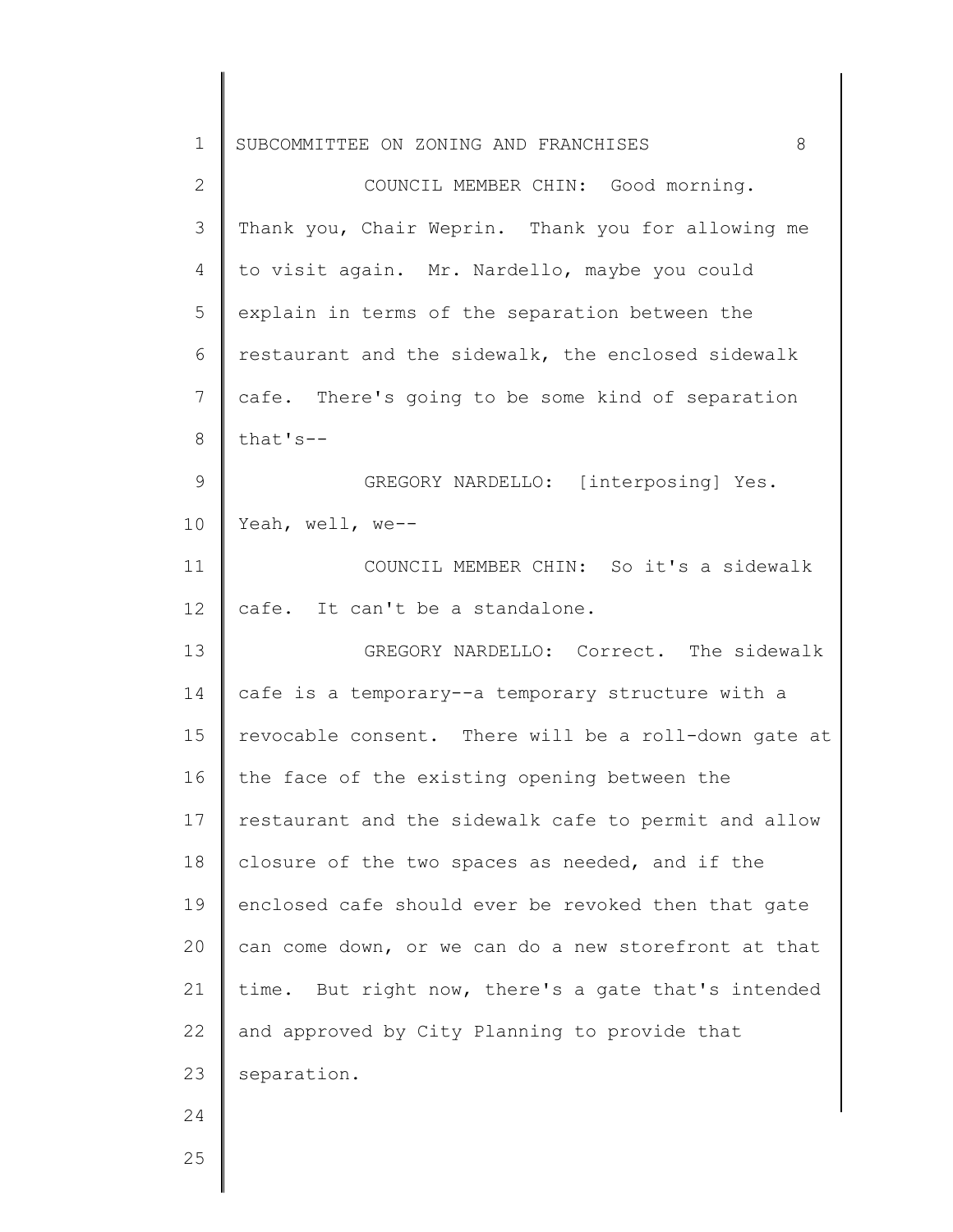| $\mathbf 1$  | 9<br>SUBCOMMITTEE ON ZONING AND FRANCHISES            |
|--------------|-------------------------------------------------------|
| $\mathbf{2}$ | COUNCIL MEMBER CHIN: And you also have a              |
| 3            | separate entrance that goes directly into the         |
| 4            | restaurant.                                           |
| 5            | GREGORY NARDELLO: There are three doors.              |
| 6            | Yeah, and there's a separate entrance on the north    |
| 7            | side. There's another entrance directly to the        |
| 8            | cellar on the south side, and then roll-down gate     |
| 9            | will have what's called a man door in it, and when it |
| 10           | does come down you can walk through. As you can       |
| 11           | imagine, there's a door inside the roll-down gate.    |
| 12           | COUNCIL MEMBER And then you also have two             |
| 13           | separate entrances to the sidewalk cafe itself.       |
| 14           | GREGORY NARDELLO: That's right. We have               |
| 15           | a front entrance, and then we have an entrance on the |
| 16           | north side of the cafe.                               |
| 17           | COUNCIL MEMBER CHIN: Okay. Chair I mean               |
| 18           | I thank the owner and Community Board and all the     |
| 19           | neighbors for coming together to meet with my office  |
| 20           | to try to answer a lot of the questions. And I think  |
| 21           | we also have some community member that are here to   |
| 22           | testify. So I look forward to hearing from them,      |
| 23           | too. Thank you.                                       |
| 24           | CHAIRPERSON WEPRIN: Okay. Thank you                   |
| 25           | very much. Thank you, gentlemen. You're excused.      |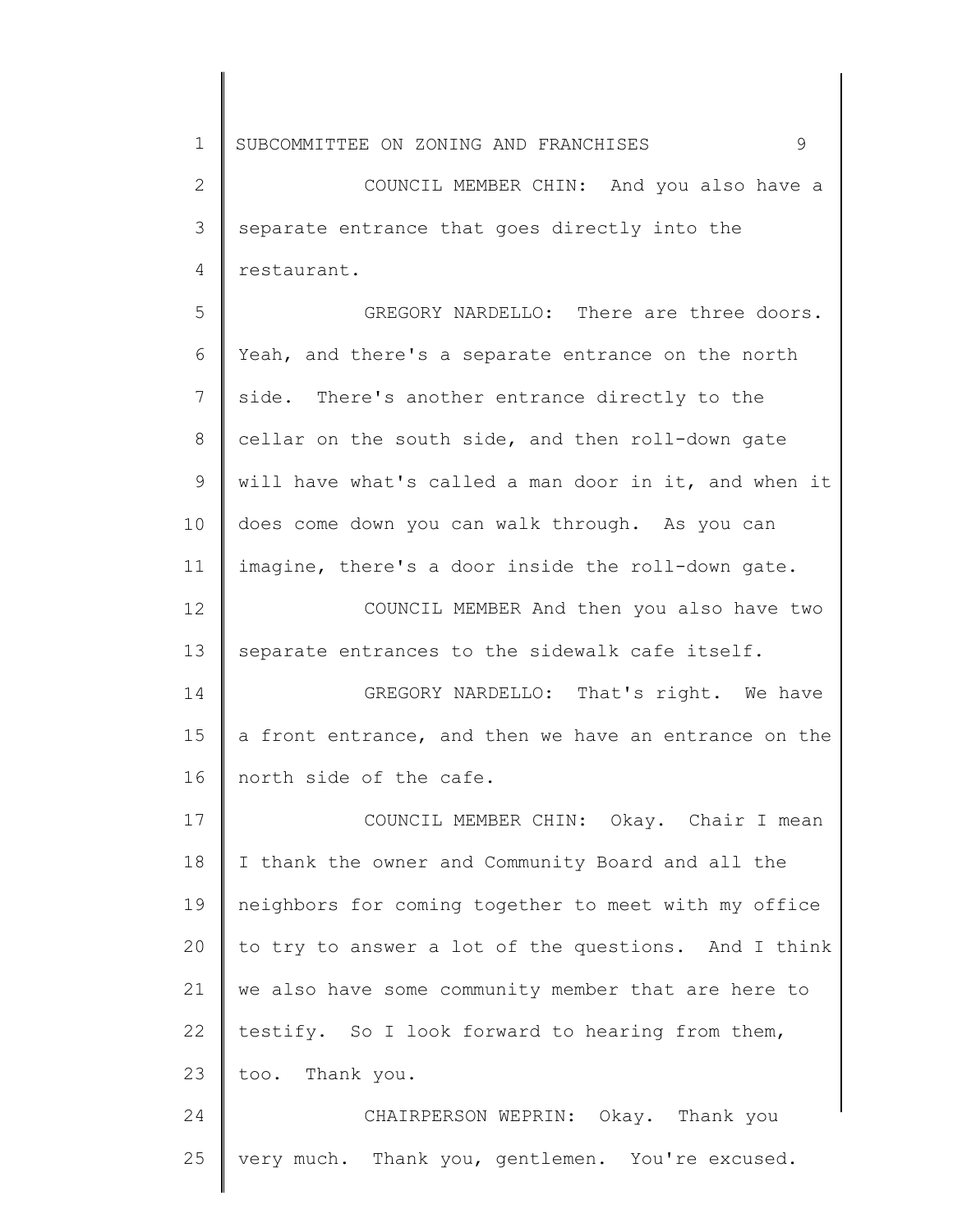| $\mathbf 1$ | SUBCOMMITTEE ON ZONING AND FRANCHISES<br>10         |
|-------------|-----------------------------------------------------|
| 2           | We have Alice Blank. Are you here, Alice? Alice to  |
| 3           | hear? But you're here on the West Chelsea, right?   |
| 4           | Okay, because somehow I heard the wrong number on   |
| 5           | that one. Okay. So you're not here testifying on    |
| 6           | this as well? Okay, good. Otherwise, I'd figure     |
| 7           | you're running for borough president or something.  |
| 8           | Okay, welcome. Come on up Alice. You can go and sit |
| 9           | at the table.                                       |
| 10          | ALICE BLANK: [off mic]                              |
| 11          | CHAIRPERSON WEPRIN: Okay, give that to              |
| 12          | the Sergeant-at-Arms, and he will distribute it.    |
| 13          | [pause]                                             |
| 14          | ALICE BLANK: Okay.                                  |
| 15          | CHAIRPERSON WEPRIN: So, it's just you,              |
| 16          | Ms. Blank. So what I would ask you to do is just    |
| 17          | make sure the mic is on. The lights go on when you  |
| 18          | push it, and to state your name, and describe your  |
| 19          | opposition to this cafe.                            |
| 20          | ALICE BLANK: Okay. I think it's on.                 |
| 21          | Yes. Can you hear me? Hi. Good morning, Council     |
| 22          | Members. My name is Alice Blank. I'll probably read |
| 23          | my testimony so I can get it right.                 |
| 24          | CHAIRPERSON WEPRIN: Okay.                           |
| 25          |                                                     |
|             |                                                     |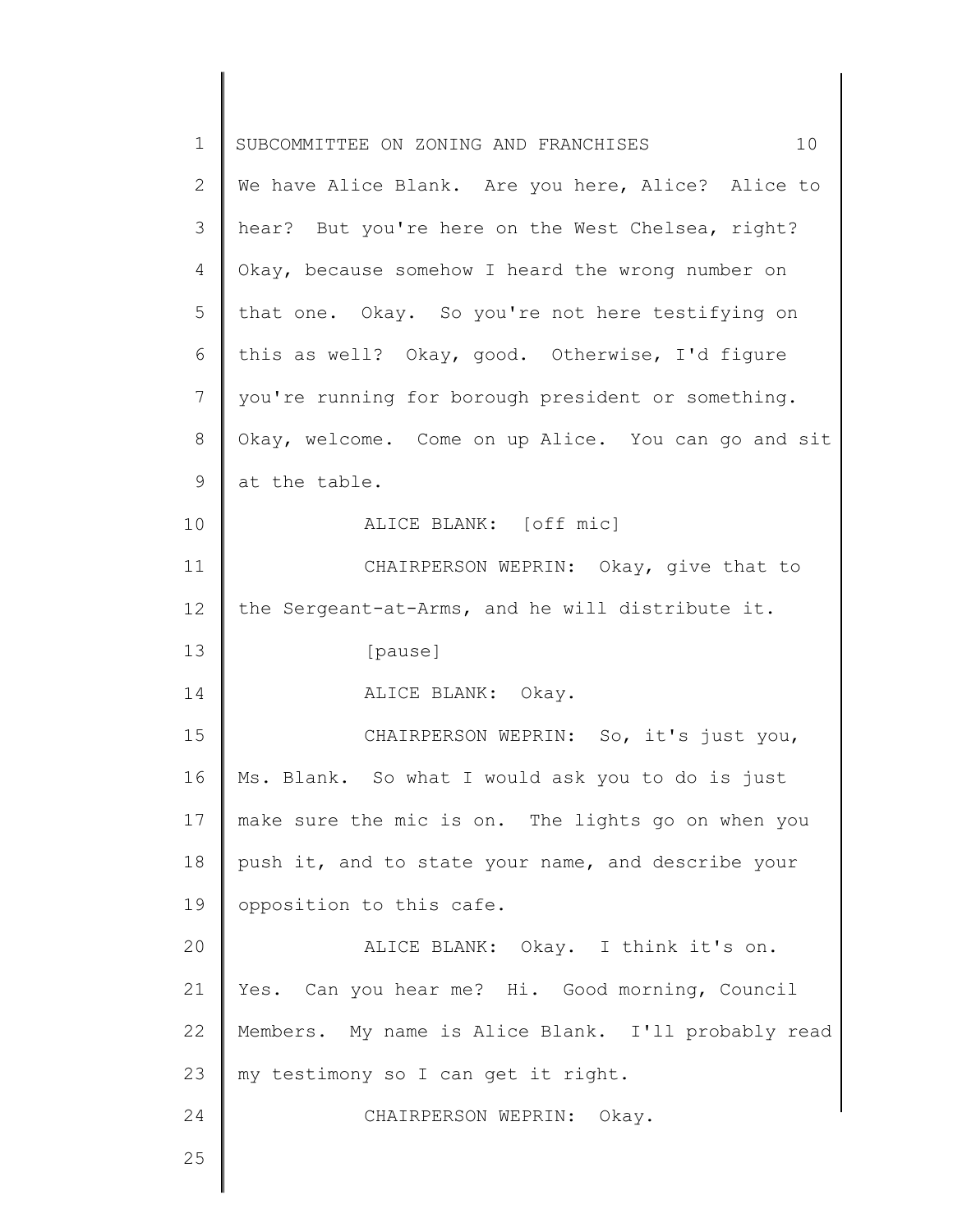1 2 3 4 5 6 7 8 9 10 11 12 13 14 15 16 17 18 19 20 21 22 23 24 25 SUBCOMMITTEE ON ZONING AND FRANCHISES 11 ALICE BLANK: I'm a member of Community Board 1, but I'm testifying today as an architect and a resident of Tribeca. CHAIRPERSON WEPRIN: Okay, before you start I see that it's a really long testimony. I don't know if there's a way to do it quickly here. ALICE BLANK: Oh, no, it is. I think they timed it at around three minutes, if that. CHAIRPERSON WEPRIN: Okay. Three minutes is great. ALICE BLANK: Okay. Um, I urge the City Council to oppose the application to building a new permanent enclosed structure on the sidewalk at 11 Sixth Avenue for the following reasons: First, the proposal violates the City's regulations because it is permanent and does meet the concept of revocable consent. Under City Regulations the owner has the obligation to quote "promptly remove any property placed on the sidewalk space." However, the restaurant's first floor is designed as a single unified permanent space. There is no separate and potentially removable addition, what we understand as a sidewalk cafe. This is, in fact, one floor. There is, in fact, only one entry and exit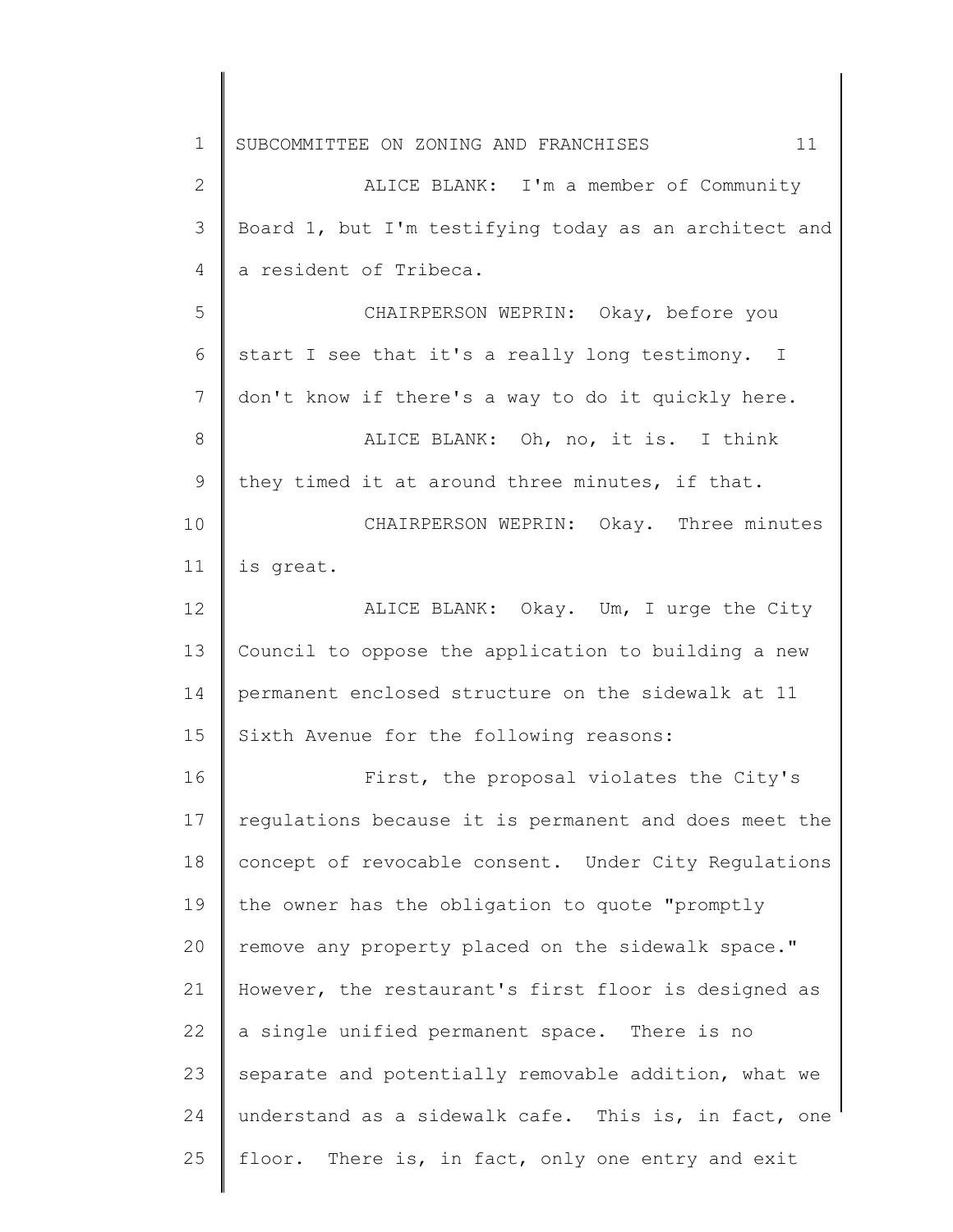| $\mathbf 1$  | 12<br>SUBCOMMITTEE ON ZONING AND FRANCHISES           |
|--------------|-------------------------------------------------------|
| $\mathbf{2}$ | into the restaurant. It's through the proposed        |
| 3            | structure. The other entrances and exits are, of      |
| 4            | course, for egress but you only enter into this place |
| 5            | through the so-called sidewalk cafe. Also, the floor  |
| 6            | plan shows a bar as a fixed piece of furniture in     |
| 7            | violation of the regulation of all furniture must be  |
| $8\,$        | removable. I don't understand how the gate goes over  |
| 9            | this counter that straddles the two spaces to the     |
| 10           | supposable interior restaurant and exterior outdoor   |
| 11           | cafe. The design also makes it impossible to have     |
| 12           | different operating hours when noise abatement--noise |
| 13           | abatement remedies for the restaurant or the cafe.    |
| 14           | They are a single structure. If the use changes in    |
| 15           | the future and the City needs to remove this cafe for |
| 16           | any reason, the ground floor and building facade      |
| 17           | would need to be rebuilt at great cost and time.      |
| 18           | Second, the proposal violates City                    |
| 19           | Regulations calling for sidewalk cafes to quote,      |
| 20           | "preserve and enhance the character of the            |
| 21           | neighborhood" to be quote "a visual amenity that      |
| 22           | better relates to the existing streetscape and to be  |
| 23           | appropriate to its location. But the permanent        |
| 24           | enclosed structures are not in keeping with the       |
| 25           | existing street character of Tribeca. In fact, there  |

║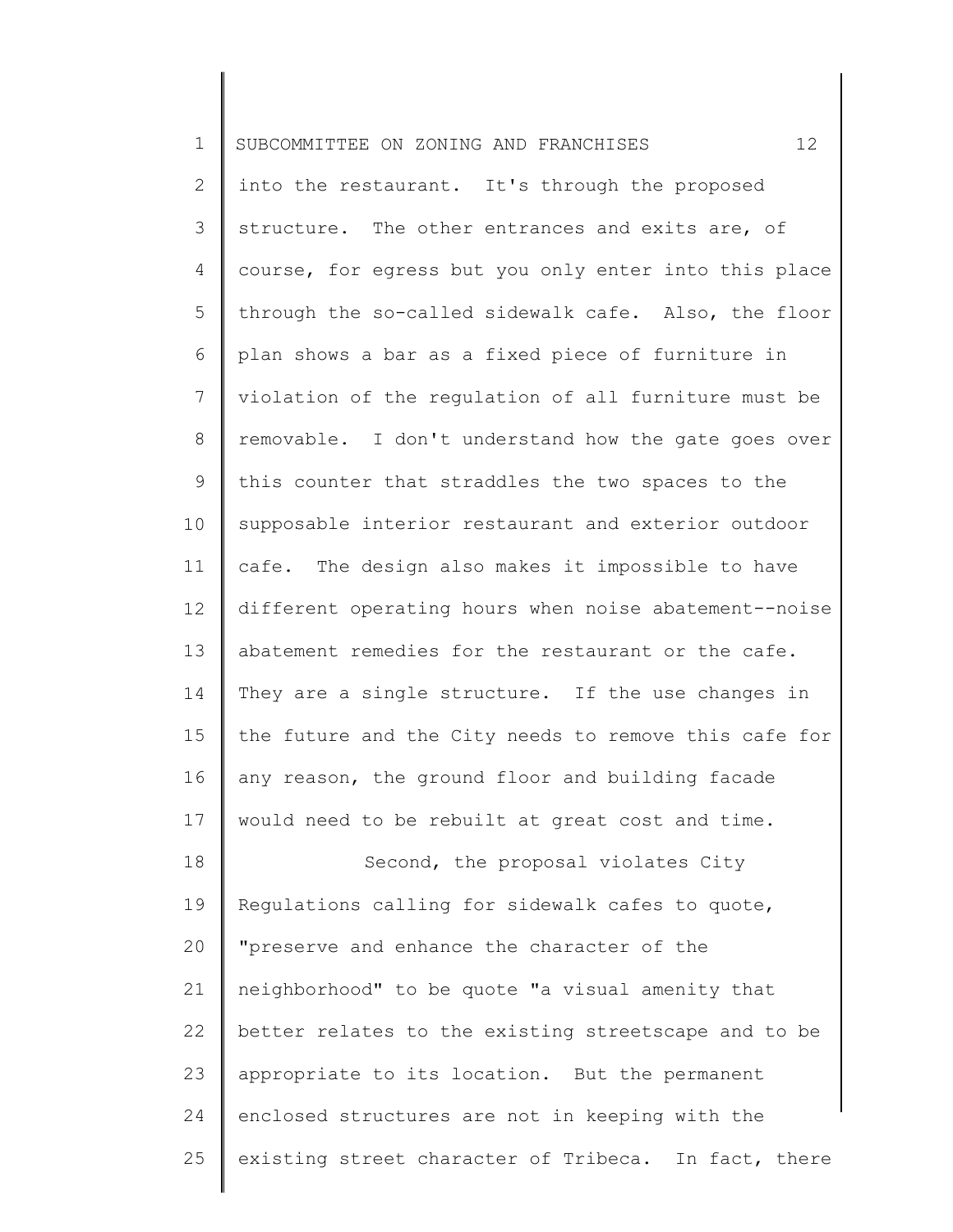| $\mathbf 1$    | 13<br>SUBCOMMITTEE ON ZONING AND FRANCHISES           |
|----------------|-------------------------------------------------------|
| $\overline{2}$ | is currently to my knowledge only one glass enclosed  |
| 3              | sidewalk cafe in Tribeca, the former Delphi           |
| 4              | Restaurant from 1970. So we're really looking at a    |
| 5              | precedent setting situation here, which we really     |
| 6              | need to look at carefully for Tribeca. The new        |
| $\overline{7}$ | building is on the same block, and directly adjoining |
| $8\,$          | the Tribeca East Historic District. So that building  |
| $\mathsf 9$    | is the dividing boundary. Its approximate 10 foot     |
| 10             | wide by 26 foot long footprint breaks the street law. |
| 11             | Enclosed permanent cafes are inappropriate additions  |
| 12             | to Tribeca streetscapes and should be discouraged.    |
| 13             | The third reason. The proposed permanent              |
| 14             | enclosure violates Community 1's policy, and the      |
| 15             | Community Board voted down both the Tribeca committee |
| 16             | and the full board committee meeting. The Community   |
| 17             | Board's guidelines or policy, rather, asks applicants |
| 18             | to wait a year and a half after a new restaurant      |
| 19             | opens before seeking a sidewalk cafe. This is a wise  |
| 20             | practice, of course, to recognize things that might   |
| 21             | go wrong or if they're a good neighbor, or if this is |
| 22             | really work. The CB's vote should be respected.       |
| 23             | This is especially true since the proposal is for a   |
| 24             | permanent addition on city property that is not       |
| 25             | promptly removable. There is cause of exception       |

║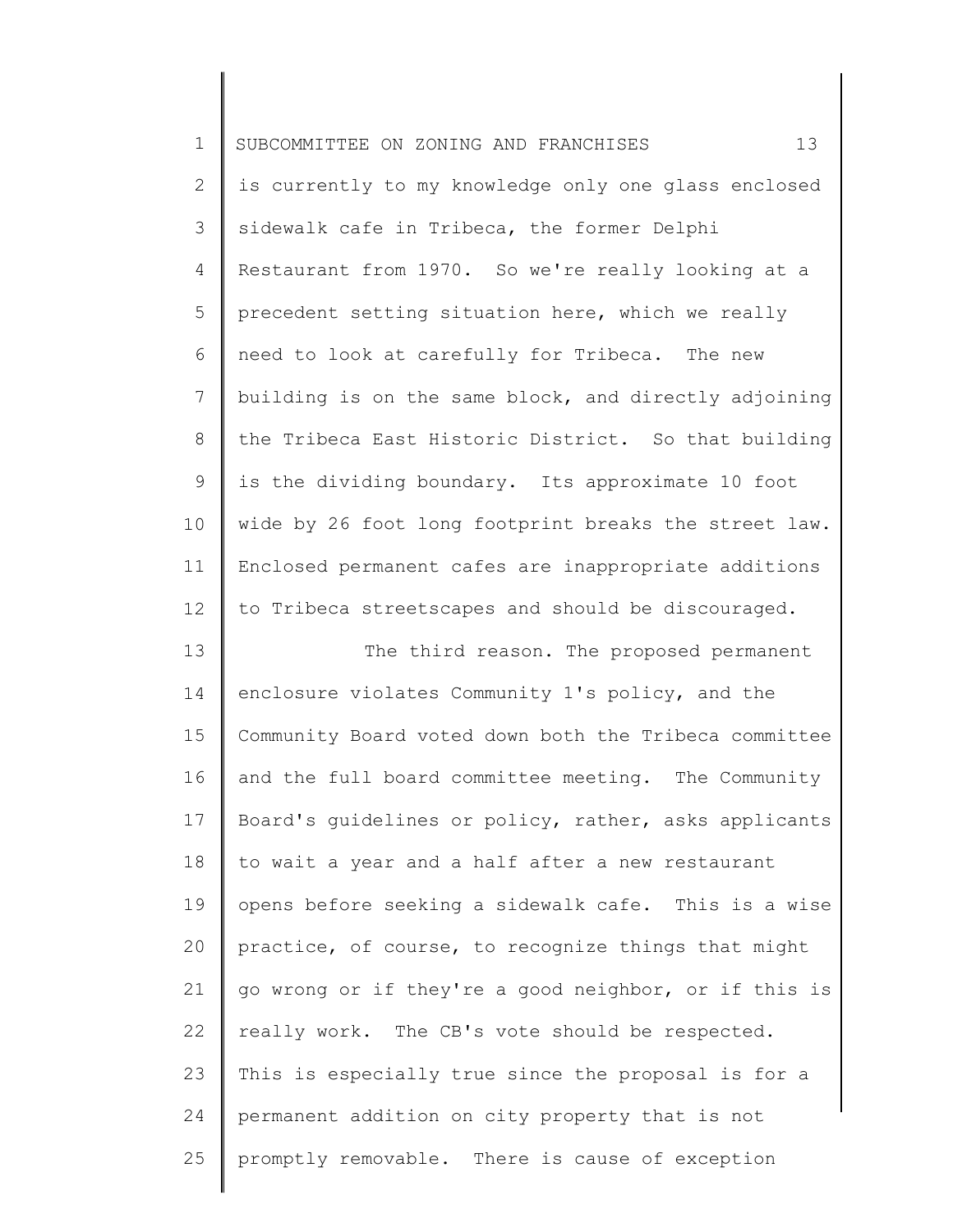1 2 3 4 5 6 7 8 9 10 11 12 13 14 15 16 17 18 19 20 21 22 23 24 25 SUBCOMMITTEE ON ZONING AND FRANCHISES 14 here. The proposed restaurant will have 2-1/2 floors of seating for 65 people without the space of an enclosed cafe. Fourth, the City Council should consider the impact on the people who use the block on which the project will be built. This enclosed restaurant [bell] expansion is--CHAIRPERSON WEPRIN: [interposing] You can finish. We were just testing how good are at estimating time. ALICE BLANK: All right. Thank you. I really thank you. This enclosed restaurant expansion is near very--near four major subway lines, the ACE and One, and next to numerous express and local bus lines. It is also next to a new large scale residential building being planned for the two parking lots immediately to the south. This thing. I don't know if any of you have seen it. The proposal does not consider the MTA's resiliency and recovery plans for flood mitigation for the seven stations in CB1. Finally, the proposal ignores the pedestrians who will be walking over subway grates to get to buses and subways in rain, ice, and snow. It would seem prudent at a minimum to obtain and review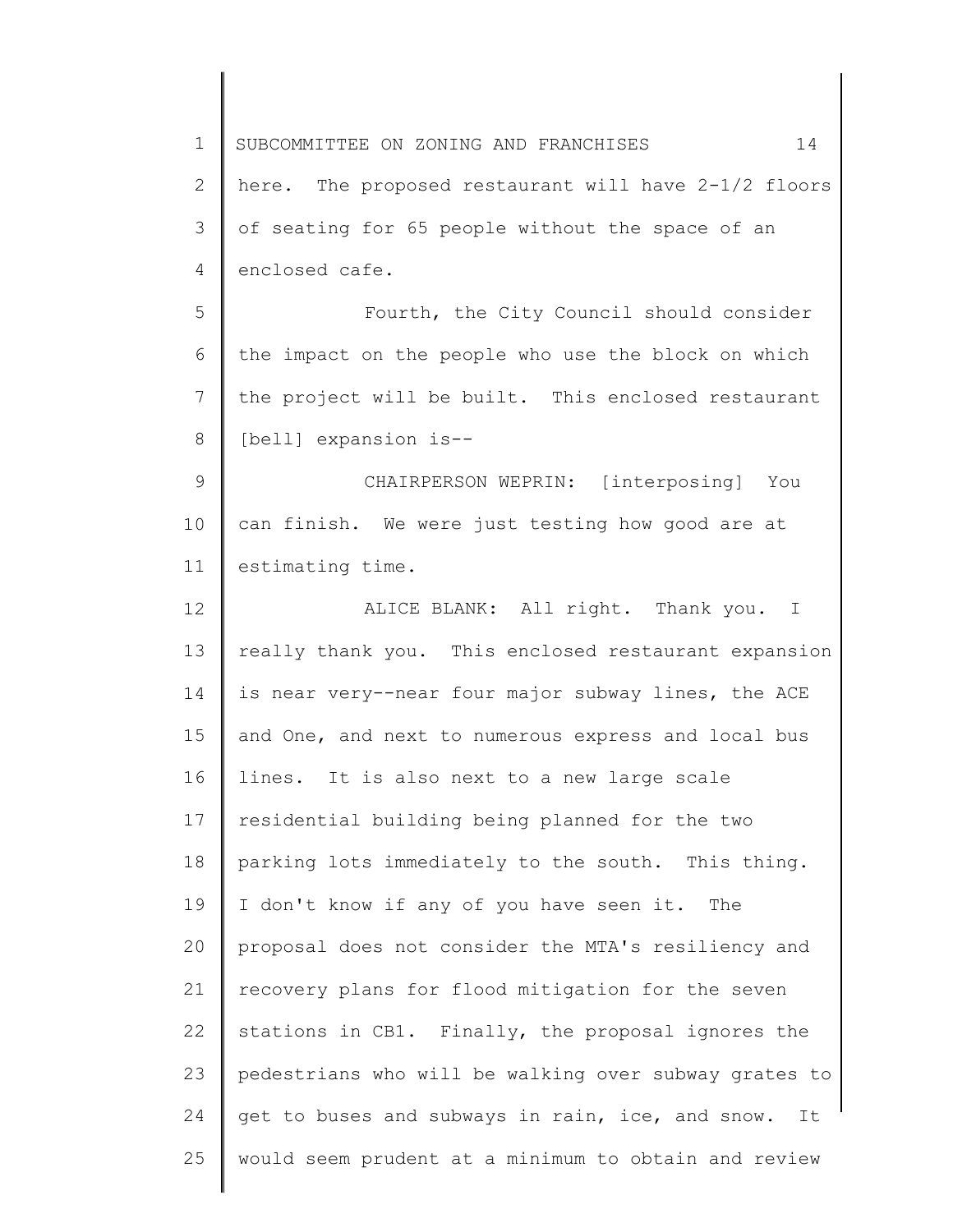1 2 3 SUBCOMMITTEE ON ZONING AND FRANCHISES 15 a pedestrian flow analysis prior to allowing this to go forward.

4 5 6 7 8 9 10 11 12 13 I respectfully urge the City Council to decline the proposal for a sidewalk cafe. We love our Tribeca business and restaurants, but this structure is inappropriate. It is permanent and not removable. It breaks the building law, and it's unprecedented in Tribeca. It was not approved by the Community Board as it is not part of the one-year requirement, and it is unwise in light of pedestrian traffic and transportation needs. It should not be approved. Thank you.

14 15 16 17 CHAIRPERSON WEPRIN: Thank you, Ms. Blank. Any members of the panel have a question for this young woman? I see none. Ms. Blank, I want to thank you very much--

18 19 20 21 22 23 24 25 ALICE BLANK: [interposing] Thank you. CHAIRPERSON WEPRIN: --for your testimony, and we are going-- Oh, we have been joined by Council Member Ritchie Torres, by the way. Welcome, Richard. Okay, anyone else here to testify on this matter? I don't see anybody. So we're going to close this hearing, and we are going to move on to our next item on the agenda, which is Land Use Nos.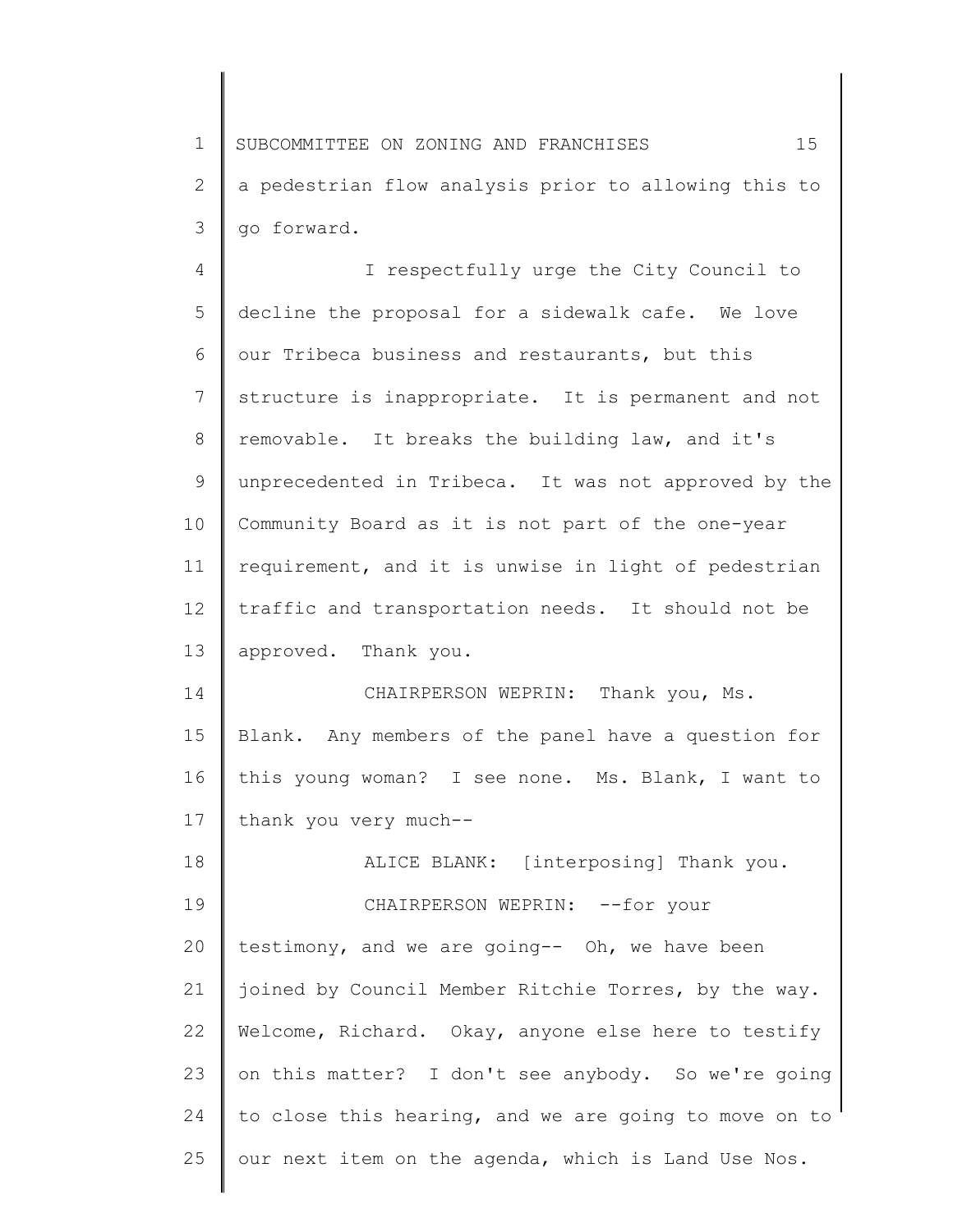| $\mathbf 1$    | 16<br>SUBCOMMITTEE ON ZONING AND FRANCHISES            |
|----------------|--------------------------------------------------------|
| $\mathbf{2}$   | 164 and 165, the Special West Chelsea District         |
| 3              | expansion in Council Member Corey Johnson's district,  |
| 4              | and Community Board 4. Eric, you're doing this by      |
| 5              | yourself, right? Eric Botsford from Manhattan Office   |
| 6              | of the New York City Department of City Planning is    |
| $\overline{7}$ | here. And he has a Power Point, which we always        |
| $8\,$          | like. Eric, whenever you're ready. Just make sure      |
| 9              | to state your name for the record, and if we could     |
| 10             | have--please have some quiet from the panel, and       |
| 11             | we'll be ready to go.                                  |
| 12             | ERIC BOTSFORD: Good morning Council                    |
| 13             | Members. My name is Eric Botsford. I'm the Deputy      |
| 14             | Director of the Manhattan Office of the Department of  |
| 15             | City Planning. And I'm before you today to present     |
| 16             | an application for the Department of City Planning     |
| 17             | for a Zoning Map and Zoning Text Amendments to         |
| 18             | facilitate the expansion of the Special West Chelsea   |
| 19             | District to the portions of one block bounded by West  |
| 20             | 14th and West 15th Streets, Ninth, and Tenth Avenues   |
| 21             | and the Gainsborough Market West Chelsea               |
| 22             | neighborhoods of Manhattan Community District 4.<br>As |
| 23             | well as modifications and clarifications to the        |
| 24             | Zoning Text that applies within the entirety of the    |
| 25             | Special West Chelsea District.                         |
|                |                                                        |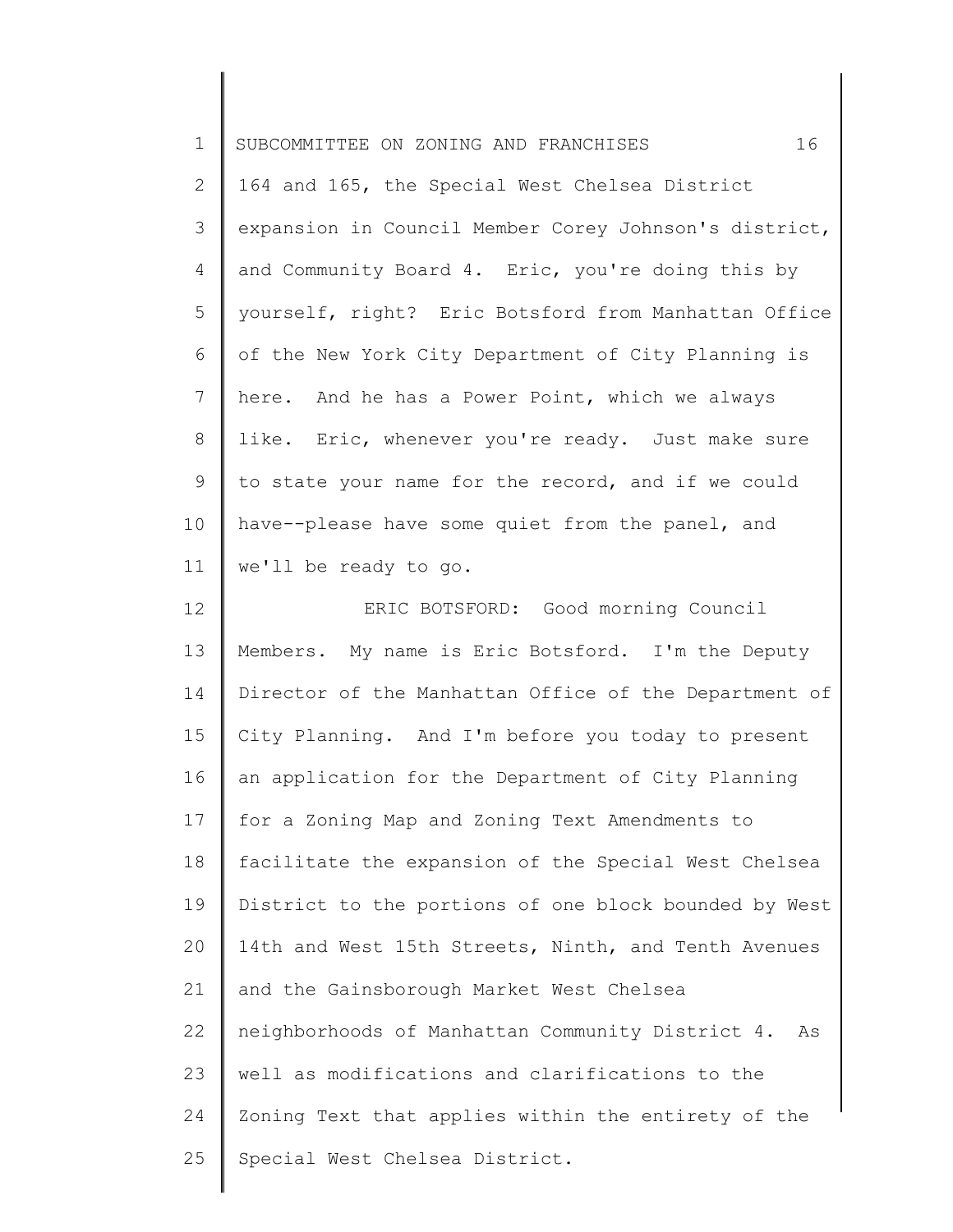2 3 4 5 6 7 8 9 10 11 12 13 14 15 16 17 18 19 20 21 22 The Special West Chelsea District was created initially in 2005 extending generally between West 16th Street and West 30th Streets and Tenth and 11th Avenues. Prior to the creation of the Special District, the zoning in the area was largely M15, Light Manufacturing and Commercial. And the area was transitioning from storage and auto related uses into the city's and indeed the country's largest art gallery district. The Special District included rezoning from M to C-6 districts in the north, south and along the avenues to create new housing opportunities. The M15 mid-blocks were generally retained, and provisions there were strengthened to preserve the art gallery district. And a series of provisions were put into place to facilitate the conversion of the highline into a new public park. This Special District was subsequently expanded in 2012 to include the Chelsea Market block immediately to the north of the block, which is the subject of today's application. Today's proposal stems from a close

23 24 25 collaboration between the Department of City Planning, Manhattan Community Board 4, Council Member Johnson, who have worked closely together to identify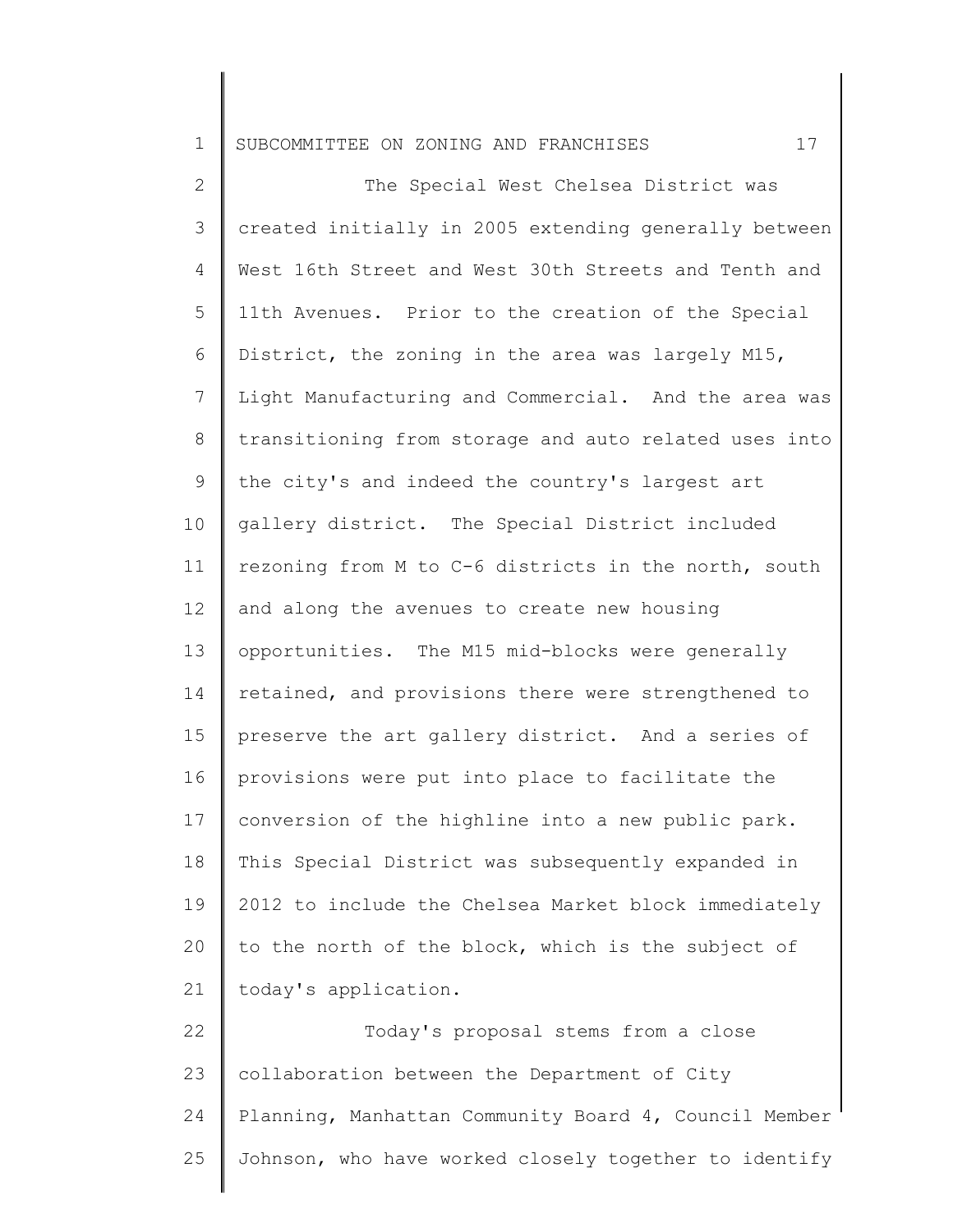| $\mathbf 1$    | 18<br>SUBCOMMITTEE ON ZONING AND FRANCHISES           |
|----------------|-------------------------------------------------------|
| $\overline{2}$ | opportunities to expand the Special District and      |
| 3              | reinforce the Special District provisions.<br>The     |
| 4              | proposed expansion area with the dotted outline that  |
| 5              | you see on the slide comprises a portion of the block |
| 6              | between West 15th Street and West 14th Street and     |
| 7              | Ninth Avenue and Tenth Avenue. It together with the   |
| 8              | broader area to the north and south is mapped M15,    |
| 9              | which permits light manufacturing and a range of      |
| 10             | commercial uses, a FAR of 5. Residential use is not   |
| 11             | permitted.                                            |
| 12             | The subject block as you can see on this              |
| 13             | slide is located--is really sandwiched between the    |
| 14             | Gainsborough Market Historic District to the south,   |
| 15             | and the Special West Chelsea to the north.<br>The     |
| 16             | Gainsborough Market Historic District was designated  |
| 17             | by LPC in 2003. The proposed expansion area would be  |
| 18             | mapped to capture areas that today are currently      |
| 19             | outside of the Historic and Special Districts and,    |
| 20             | therefore, lack controls that would ensure that new   |
| 21             | buildings are compatible with the existing build      |
| 22             | form.                                                 |
| 23             | This is the existing condition on the                 |
| 24             | subject block. Again, the proposed expansion area is  |
| 25             | outlined in the dashed line. Again, the entire block  |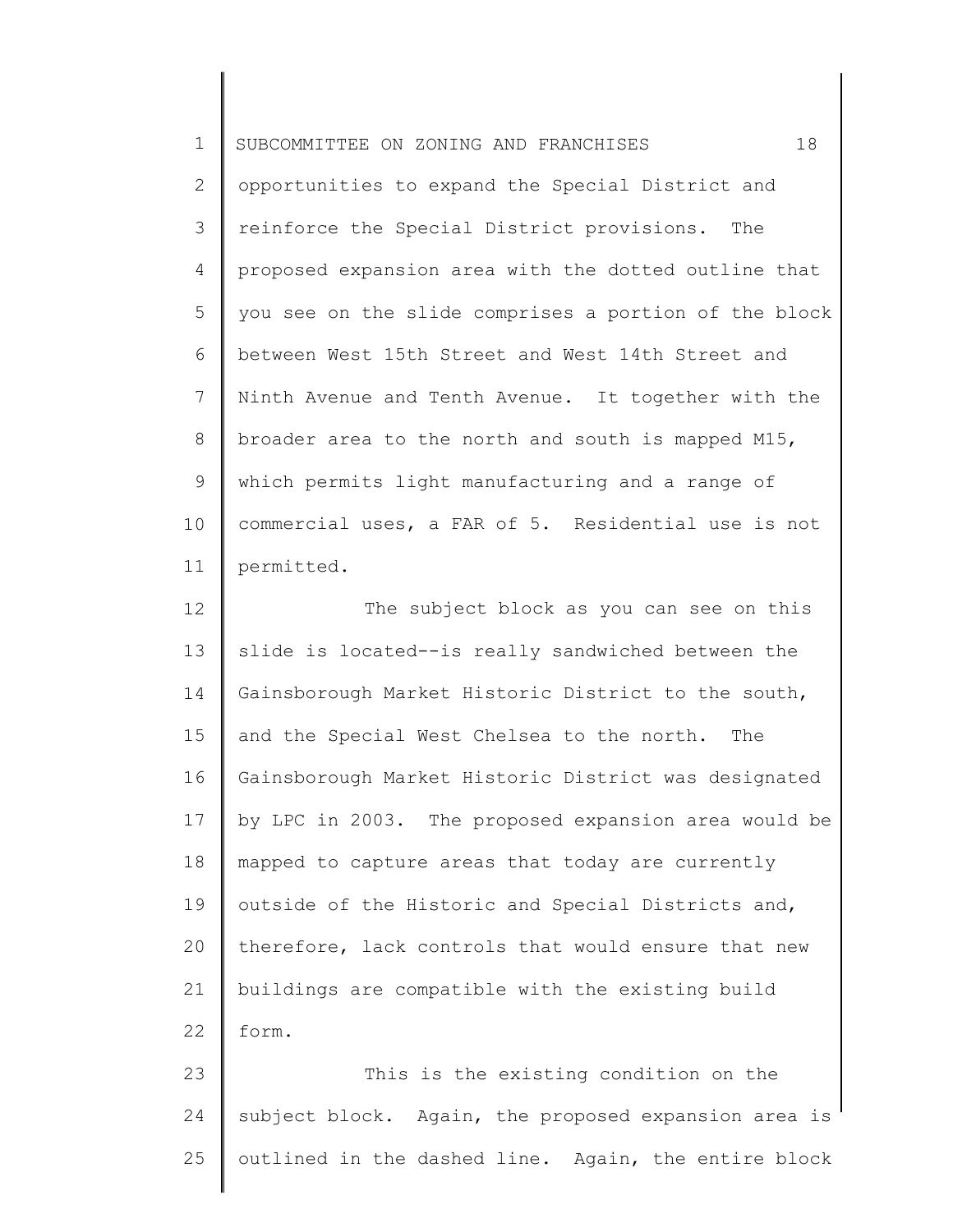| $\mathbf 1$ | 19<br>SUBCOMMITTEE ON ZONING AND FRANCHISES           |
|-------------|-------------------------------------------------------|
| 2           | is zone M15, which permits 5 FAR. Just looking        |
| 3           | briefly at existing conditions on the block, you can  |
| 4           | see Site 1, which is the Prince Lumber site on West   |
| 5           | 15th Street and Ninth Avenue. It's the main soft      |
| 6           | site within the project area. Of note is Site No. 3   |
| 7           | on the slide above, which is a 10,000 square foot     |
| 8           | vacant lot where a 25-story, 110,000 square foot      |
| $\mathsf 9$ | hotel is currently being construction pursuant to the |
| 10          | current--the existing M15 Zoning. Permits have been   |
| 11          | in place for those foundations since at least 2009.   |
| 12          | Moving further west on the block you can              |
| 13          | see the built condition is really a mix of high       |
| 14          | street wall loft buildings. Site No. 7 is the Milk    |
| 15          | Studios Building, which contains a variety of         |
| 16          | creative and media firms. And the western most        |
| 17          | portion of the block is occupied by the Highline      |
| 18          | Park, which has a one-story retail building           |
| 19          | constructed beneath it. And as you can see here       |
| 20          | highlighted in yellow, the proposed expansion area    |
| 21          | would remain M15. We're not proposing a rezoning to   |
| 22          | a new zoning district. It would remain M15. What      |
| 23          | would happen is that the bulk controls that apply in  |
| 24          | West Chelsea to M15 districts would now apply here.   |
| 25          | Specifically, building heights would be limited to    |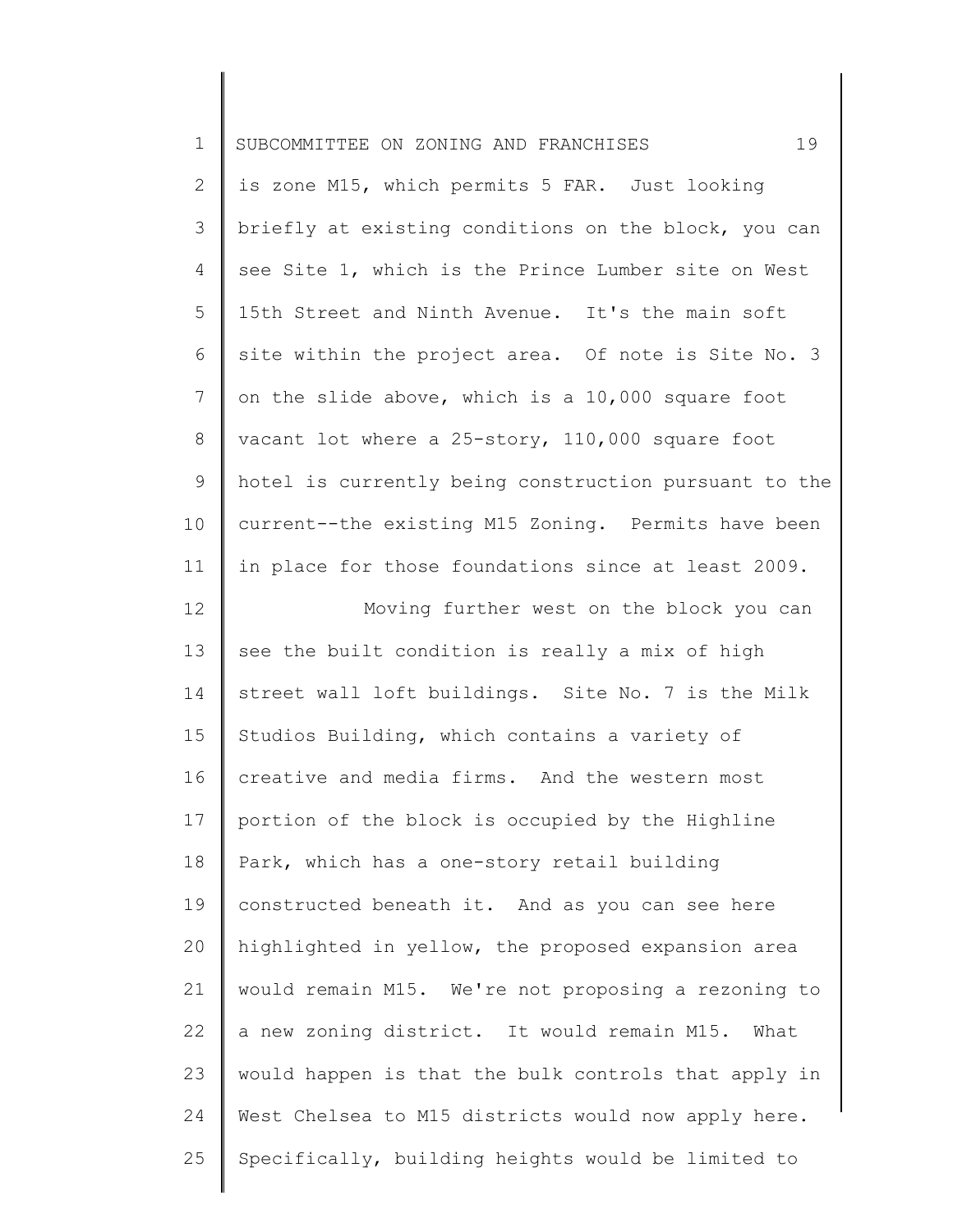2 3 4 5 135 feet. The built form would be required to generally be a street wall building with a base of between 60 and 90 feet. Sixty and 95 feet. Excuse me.

6 7 8 9 10 11 12 13 14 15 16 17 18 19 20 21 22 This slide shows the type of building that could be permitted on the block without the proposed action. Again, you can see the highlighted building is the main soft site on the block. This slide does show the 25-story hotel, which is currently under construction. It already has permits obtained. There are other development opportunities on the block including the enlargement of an existing 6-story loft building. That is being enlarged today. The owner is voluntarily choosing to comply with the Special West Chelsea District regulations that will be put into place. And this slide shows what the main soft site on the block would look like with the West Chelsea M15 controls applying. And again you can see the special--the proposed expansion area in context with the larger Special District to the north.

23 24 25 Moving onto the proposed Text Amendments, these are really intended to clarify ambiguous sections of the text today that apply throughout the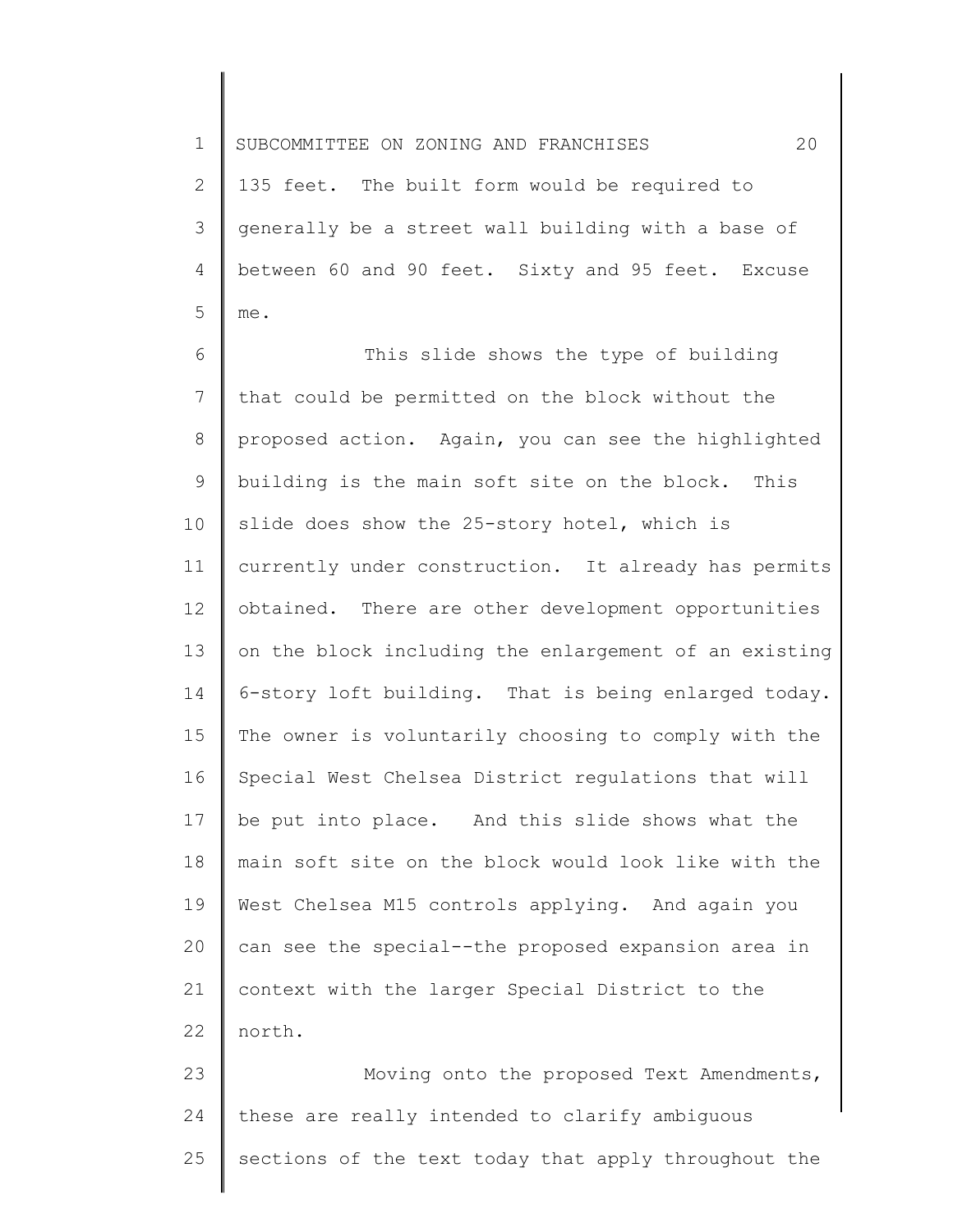| $\mathbf 1$    | 21<br>SUBCOMMITTEE ON ZONING AND FRANCHISES           |
|----------------|-------------------------------------------------------|
| $\mathbf{2}$   | Special District. The first is a strengthening of     |
| 3              | the street wall requirements for some corner lots.    |
| 4              | Currently beyond 50 feet of the intersection of the   |
| 5              | wide and narrow streets, street walls can be lowered  |
| 6              | to 15 feet in height for a length of 50 feet. The     |
| $7\phantom{.}$ | text is unclear as to what the street wall conditions |
| $8\,$          | should be beyond 100 feet from the intersection.      |
| 9              | Thereby, allow unintended setbacks from the street    |
| 10             | line. The proposed clarification to the text would    |
| 11             | specify that beyond 50 feet of the intersection, the  |
| 12             | wide and narrow street, at least 70% of the narrow    |
| 13             | street frontage must have street walls located along  |
| 14             | the street line. This proposed text is consistent     |
| 15             | with regulations that are already in place throughout |
| 16             | the Special District. Today, it just clarifies an     |
| 17             | ambiguous reading of the text. In addition, the       |
| 18             | clarification would be made to rear yard provisions   |
| 19             | in the Special District that specify that rear yard   |
| 20             | equivalents be provided at the center line of a       |
| 21             | block, and not be located at the street line. Again,  |
| 22             | this is to ensure that the built form within the      |
| 23             | Special West Chelsea District requires street wall    |
| 24             | buildings consistent with the intention of the        |
| 25             | Special District Provisions.                          |
|                |                                                       |

║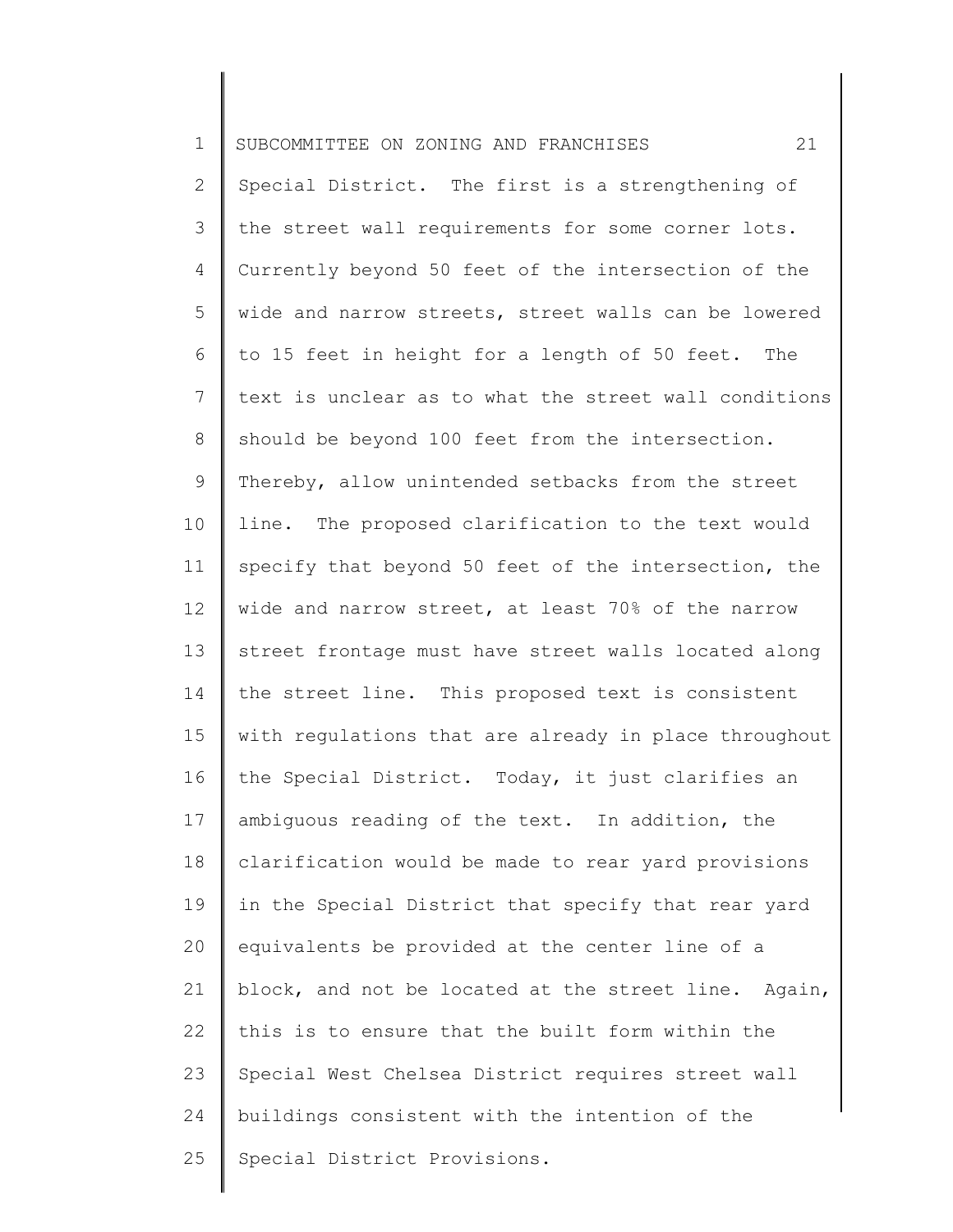2 3 4 5 6 7 8 9 10 11 12 13 14 15 16 17 18 And the final text amendment would permit unenclosed sidewalk cafes on wide streets in the Special West Chelsea District. This was a point, which was requested by Community Board 4, and we do think it is appropriate the sidewalk cafes be permitted within West Chelsea. Today, they are currently prohibited. This would apply again only wide streets. So you can see highlighted in the blue lines here. So that generally is Tenth Avenue, Eleventh Avenue, West 23rd Street portions of West 14th Street and a small portion of Ninth Avenue. I'll talk a little bit more about that in just a moment. The Department feels that the expansion of cafes here will animate West Chelsea Streets and will complement the dynamic retail environment that has- that has grown here since the implementation of the 2005 Rezoning.

19 20 21 22 23 24 25 Since certification, City Planning has received positive recommendations from Community Board 4, which voted 34 unanimously in favor of the application with one condition, which was that the Ninth Avenue frontage between West 15th and West 16th Street directly in front of Chelsea Market be removed from the areas where sidewalk cafes would be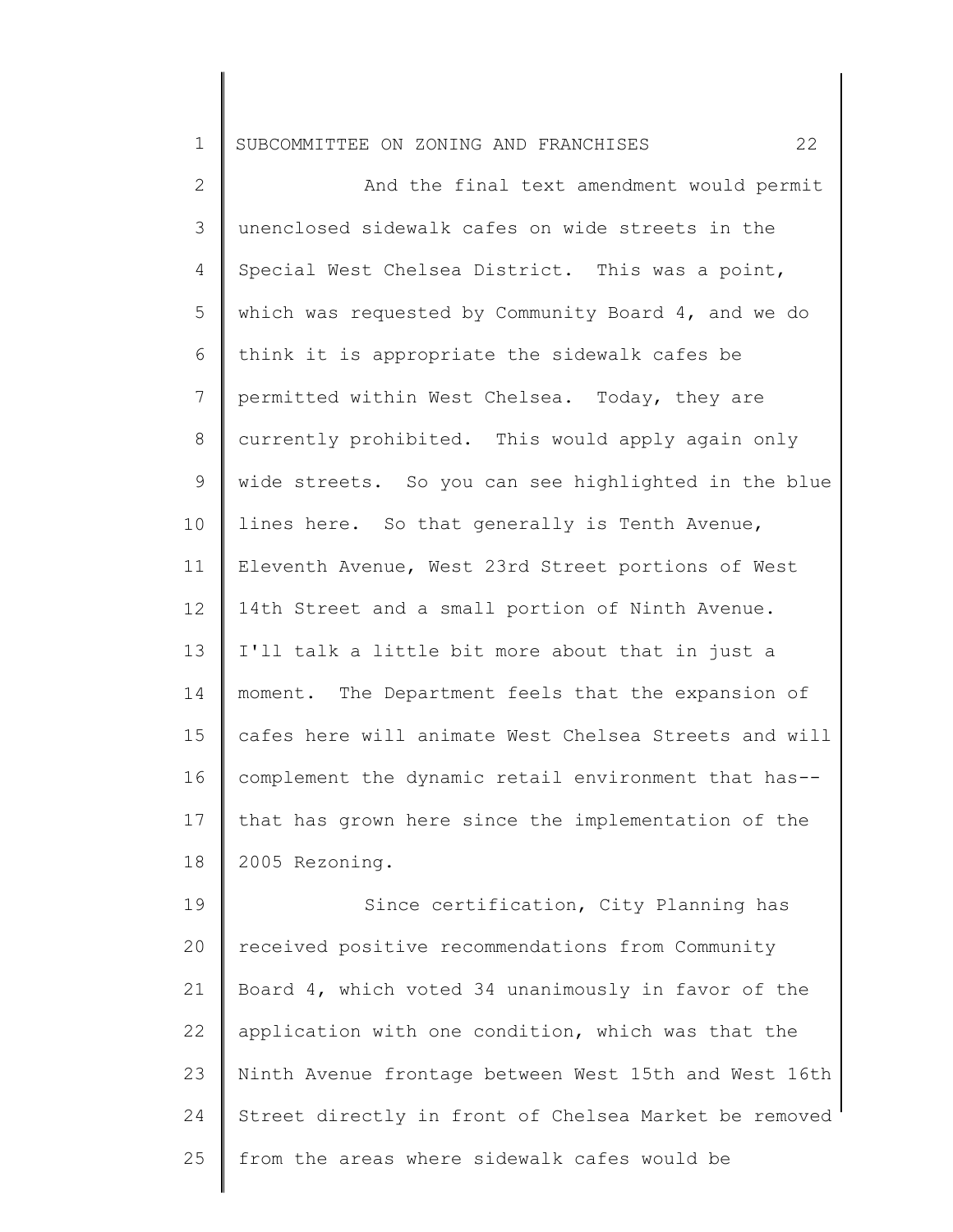| $\mathbf 1$    | 23<br>SUBCOMMITTEE ON ZONING AND FRANCHISES           |
|----------------|-------------------------------------------------------|
| 2              | permitted. The borough president recommended          |
| 3              | approval with no conditions, and the City Planning    |
| 4              | Commission approved the Zoning Text with one          |
| 5              | modification, which I will speak about now. The       |
| 6              | Department received feedback and a request from one   |
| $7\phantom{.}$ | property owner in the Special District, which owns a  |
| $8\,$          | pre-existing commercial building. It's been in place  |
| 9              | for some time. That owner proposes to enlarge the     |
| 10             | building for an office use. And they have requested   |
| 11             | that the proposed text that would clarify the rear    |
| 12             | yard provisions and require rear yards to be located  |
| 13             | on the street line not apply to previously existing   |
| 14             | buildings that apply--that are located within 150     |
| 15             | feet of the west side of the Highline. The agency     |
| 16             | feels that--that this proposed text change is         |
| 17             | appropriate. The Commission modified the text         |
| 18             | accordingly, and this one project site is the only    |
| 19             | site in West Chelsea where this modification would    |
| 20             | apply. Again, I just want to just re-emphasize that   |
| 21             | this proposal is a result of close collaboration with |
| 22             | CB4. We do appreciate our ongoing relationship with   |
| 23             | CB4 in working on this Special District, and I'm      |
| 24             | happy to take any questions you may have.             |
|                |                                                       |

25

Ι

 $\mathsf I$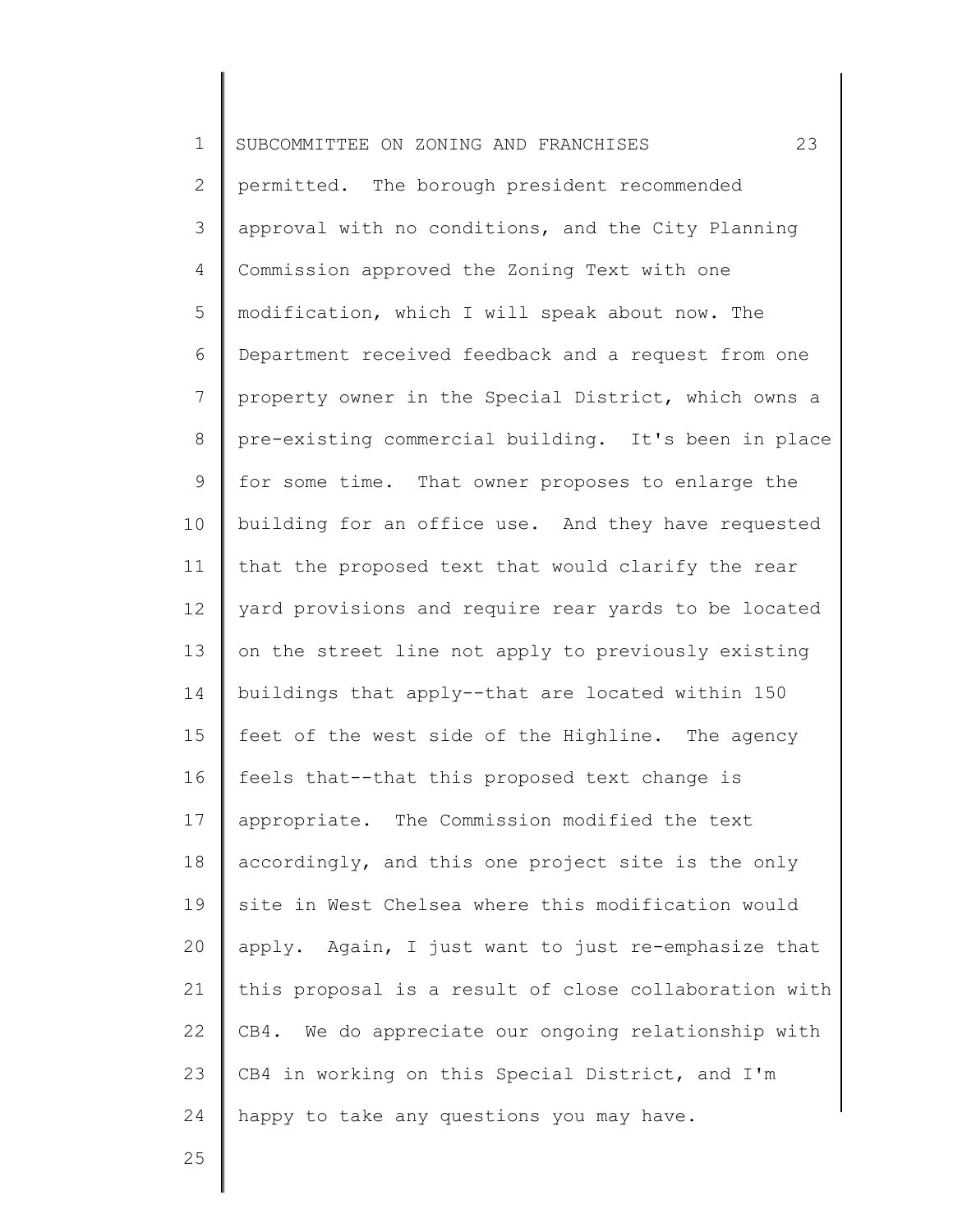2 3 4 CHAIRPERSON WEPRIN: Thank you very much, Eric. I'm going to call right away on Council Member Corey Johnson who represents this site.

5 6 7 8 9 10 11 12 13 14 15 16 17 18 19 20 21 22 COUNCIL MEMBER JOHNSON: Thank you, Chair Weprin. (coughs) Excuse me. And thank you to City Planning for being here today. As the Council Member representing --(coughs) Excuse me--the Third Council District, which includes the Special West Chelsea District, I am in enthusiastic support of the expansion of the Special West Chelsea District to include the south side of West 15th Street between Ninth and Tenth Avenues, and the modification or move to Special West Chelsea District from West 15th Street and 16th Streets on the west side of Ninth Avenue from the proposed amendment. The Special West Chelsea District was created to help facilitate the transformation of the Highline elevated rail line into a public park, and to ensure the surrounding West Chelsea neighborhood into a mixed-use residential community. In the fall of 2013, the Department of

23 24 25 City Planning in collaboration with Manhattan Community Board 4--and I must say I was Chair of Manhattan Community Board 4 at the time--proposed the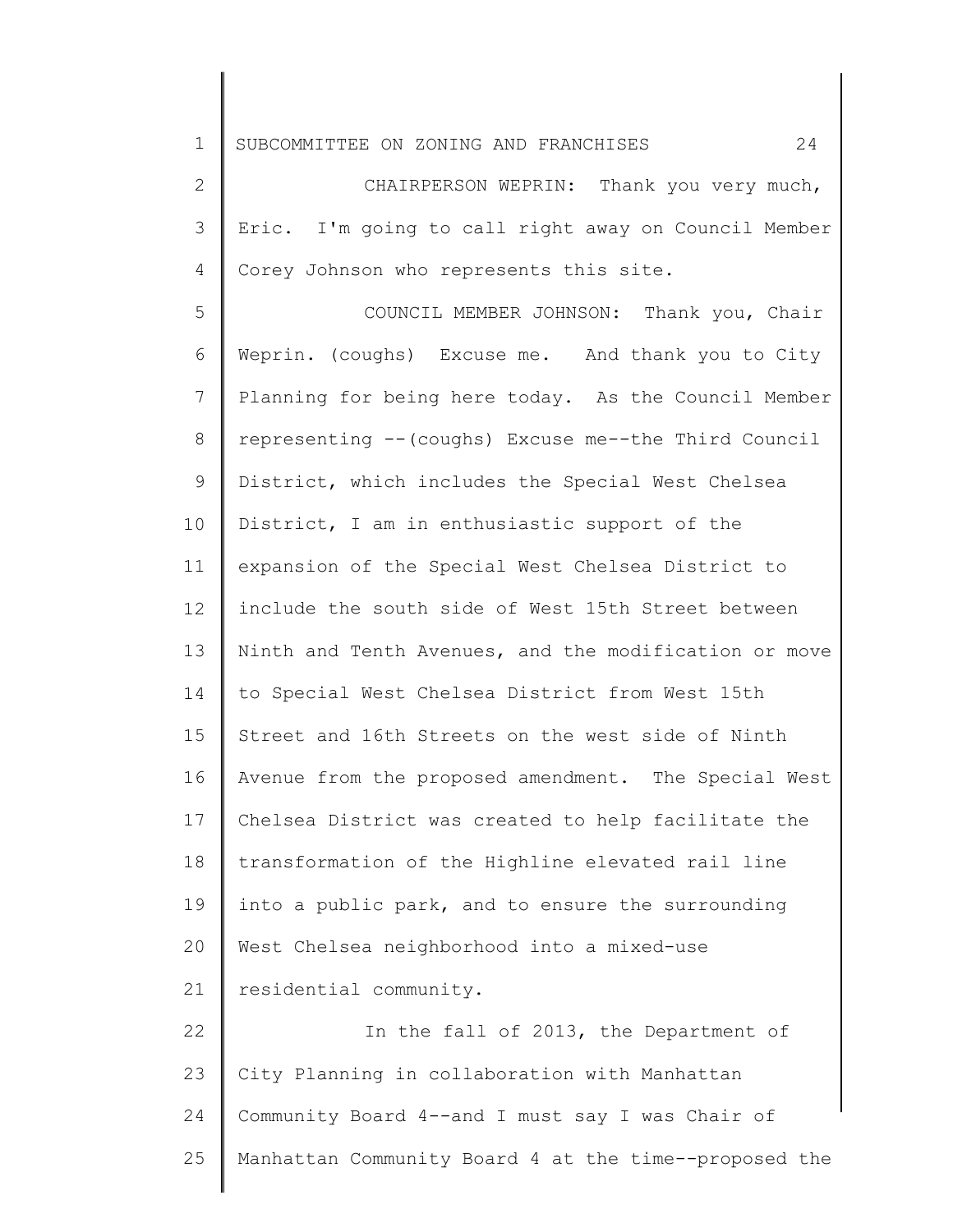| $\mathbf 1$  | 25<br>SUBCOMMITTEE ON ZONING AND FRANCHISES          |
|--------------|------------------------------------------------------|
| $\mathbf{2}$ | expansion of this Special West Chelsea District as   |
| 3            | part of an ongoing process to reinforce the          |
| 4            | residential character and quality of life in West    |
| 5            | Chelsea. (clears throat) I support the expansion of  |
| 6            | the Special West Chelsea District to include the     |
| 7            | south side of West 15th Street between Ninth and     |
| 8            | Tenth Avenues. As I said, this segment of West 15th  |
| 9            | Street is occupied by a mix of active commercial and |
| 10           | light manufacturing uses that reflect broader trends |
| 11           | in the neighborhood. And it is appropriate that the  |
| 12           | Special West Chelsea District is expanded to include |
| 13           | this block.                                          |
| 14           | The incorporation of the south side of               |
| 15           | West 15th Street into the Special West Chelsea       |
| 16           | District would not increase non-compliance among     |

16 17 18 19 20 21 22 23 24 25 District would not increase non-compliance among buildings in this segment as many already exceed underlying base maximum heights in the M15 Zoning District. This is consistent with Block Regulations, prescribed Chelsea Market to the north, where the mid-block of the building is limited to 130 feet in height, and the segment fronting Ninth Avenue is limited to 135 feet. I also recommend the approval of the modification to remove the Special West Chelsea District from West 15th Street and 16th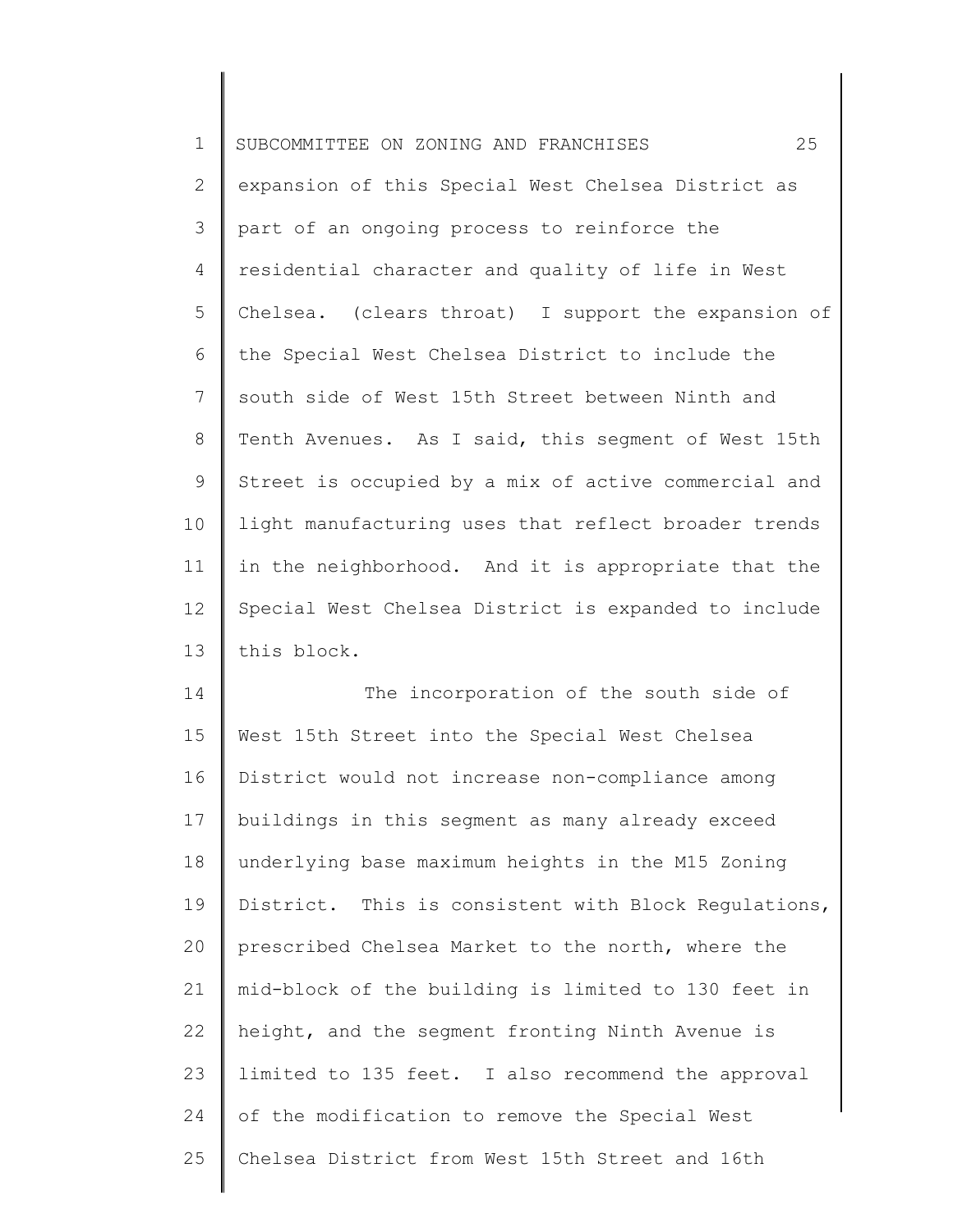1 2 3 4 5 6 7 8 9 10 11 12 13 14 15 16 17 18 19 20 21 22 23 24 25 SUBCOMMITTEE ON ZONING AND FRANCHISES 26 Street on Ninth Avenue, which will help alleviate the considerable sidewalk congestion in the area. Expanding the Special West Chelsea District to West 15th Street will help protect the low-rise character of the block south of Chelsea Market, helping to spur mixed-use development, and preserve the integrity of West Chelsea's commercially zoned properties. This application represents the culmination of a decade of community efforts and advocacy to apply appropriate bulk controls to this important transition block between the meat packing district and West Chelsea. I want to thank the City Planning Commission and the Department for supporting the inclusion of this re-zoning, and for recognizing that it's consistent with the goals of the Special West Chelsea District. I look forward to the inclusion of West 15th Street in the district, which will help preserve the unique character of West Chelsea. I just want to add a couple more things. I live on West 15th Street, but on the 200 block, and couple of blocks from here. And as I said, I was Chair of Community Board 4 when the Community Board dealt with the Chelsea Market Project, which this study and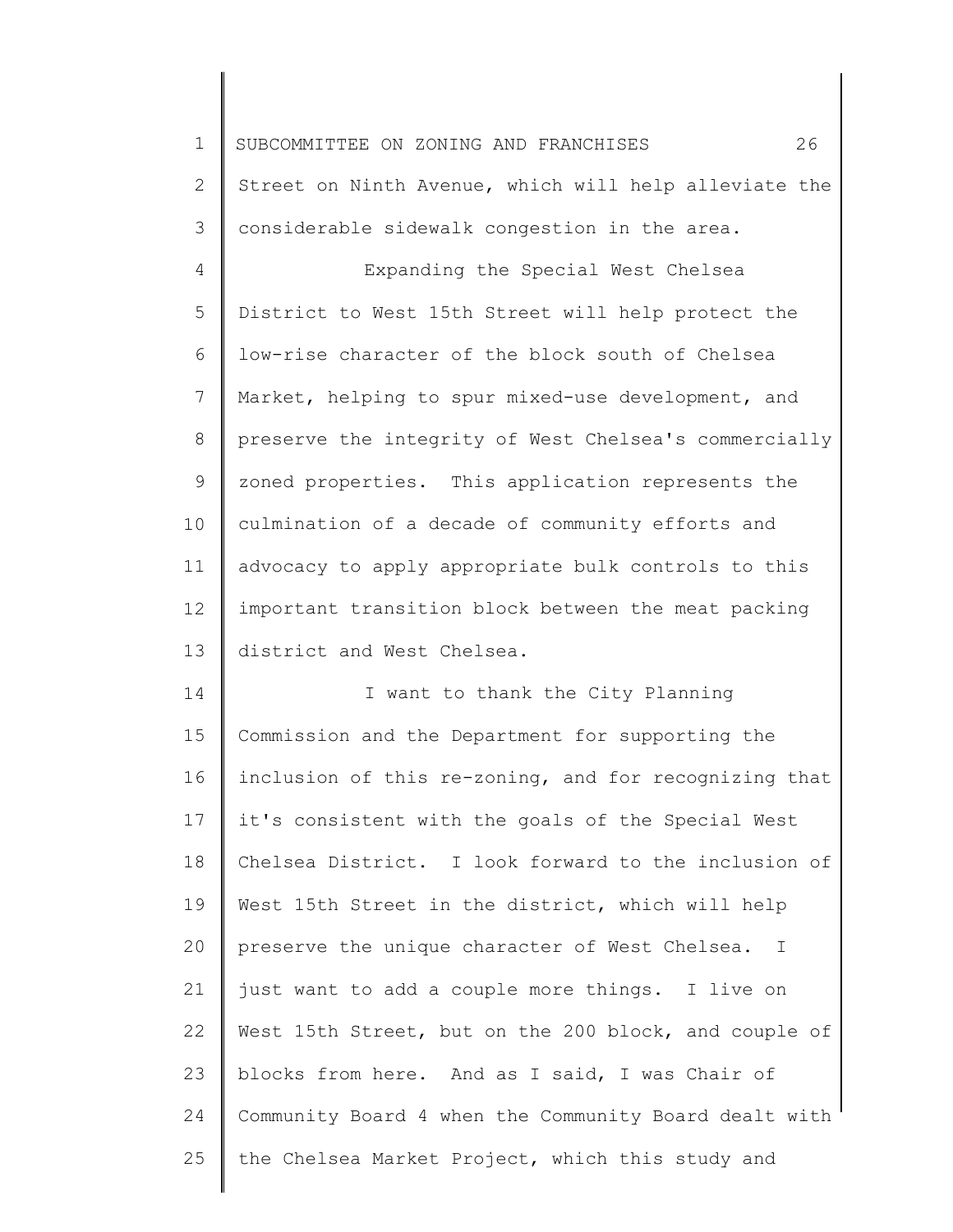| $\mathbf 1$    | 27<br>SUBCOMMITTEE ON ZONING AND FRANCHISES          |
|----------------|------------------------------------------------------|
| $\mathbf{2}$   | proposal came out of. And I want to just say, and I  |
| 3              | know they're going to testify, but I am really       |
| 4              | grateful for the working relationship that I have    |
| 5              | with Manhattan Community Board 4. My successor       |
| 6              | Christine Berthet, the Chair of the Board and Betty  |
| $\overline{7}$ | Mackintosh, who Co-Chairs the Chelsea Land Use       |
| 8              | Committee is here. And they are amazing. They know   |
| 9              | this stuff inside and out, and they have been        |
| 10             | thoughtful and productive in dealing with this       |
| 11             | project since its inception. So I urge my colleagues |
| 12             | to support the Commission's recommendation on this.  |
| 13             | Thank you very much.                                 |
| 14             | [Pause]                                              |
| 15             | CHAIRPERSON WEPRIN: Thank you, Mr.                   |
| 16             | Johnson. Any members of the panel have a question on |
| 17             | this particular item? I know we have members of the  |
| 18             | Community Board here we're going to hear from as     |
| 19             | well. Mr. Gentile.                                   |
| 20             | COUNCIL MEMBER GENTILE: Thank you, Mr.               |
| 21             | Chairman. I'm curious. On Sub-site No. 3, the        |
| 22             | construction of that I guess you say is a hotel.     |
| 23             | That's going to happen no matter what we do here     |
| 24             | today, right?                                        |
| 25             | ERIC BOTSFORD: That's correct.                       |
|                |                                                      |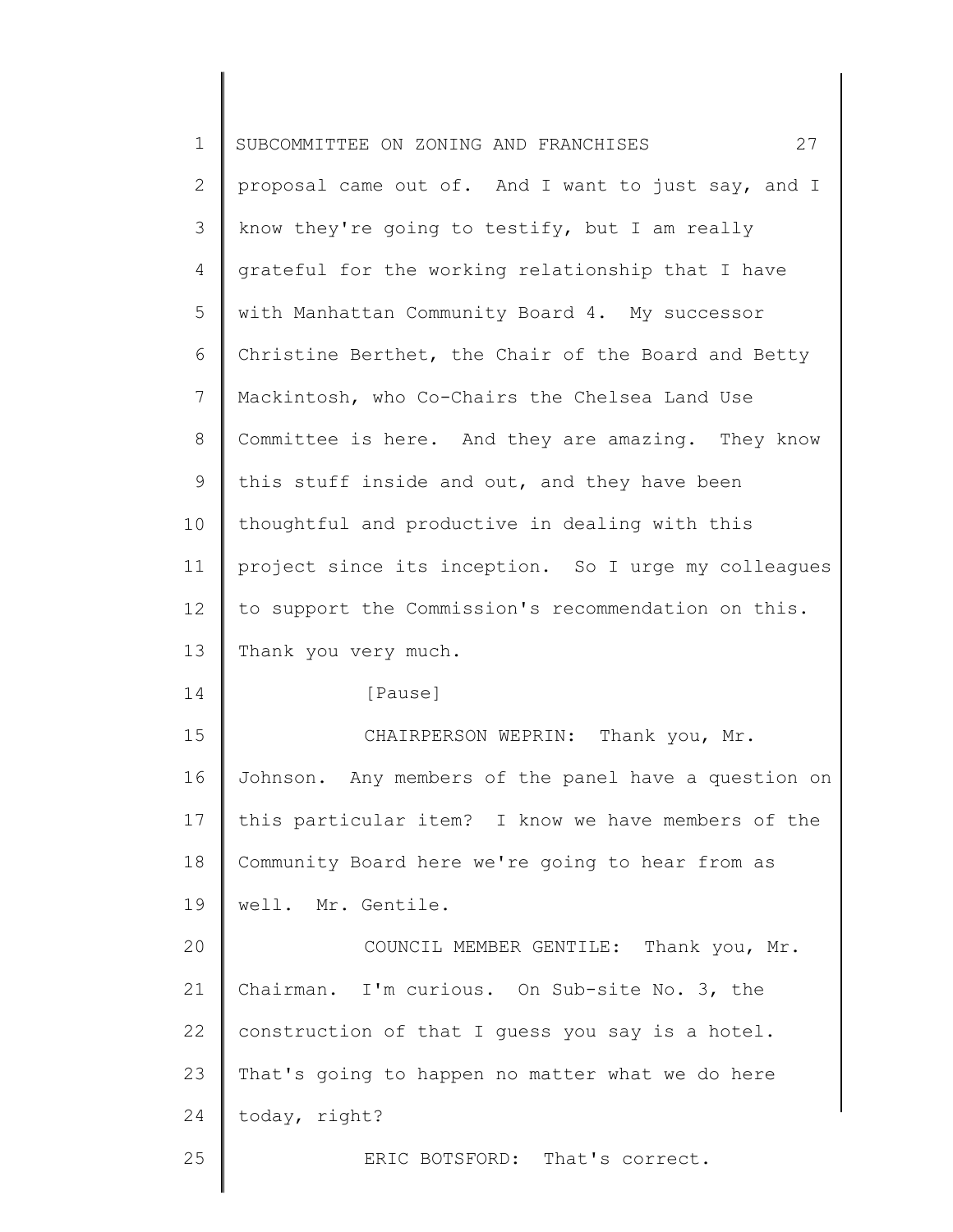2 3 4 COUNCIL MEMBER GENTILE: So, in effect that breaks the contextual nature of what you're trying to achieve here.

5 6 7 8 9 10 11 12 13 14 15 16 17 18 19 20 21 22 23 24 ERIC BOTSFORD: It is--I think it's something that we see the inclusion of this block in the Special District, you know, I think prompted in large part by the permits that were pulled for this hotel, and for the development of this site that we felt was not contextually appropriate. So, knowing that there are other soft sites on the block there is further development opportunity. This is I think an opportunity for us to ensure that development moving forward proceeds consistent with what we see as the appropriate built form for the area. COUNCIL MEMBER GENTILE: So it's this site that set of the alarm, so to speak? ERIC BOTSFORD: Yes, I think it's fair, that's fair to say. COUNCIL MEMBER GENTILE: Okay, thanks. CHAIRPERSON WEPRIN: Thank you, Mr. Gentile. Mr. Reynoso. COUNCIL MEMBER REYNOSO: Thank you. It's a good meeting today. We're running out of seats.

So I'm here at the end. I just want to say to both

25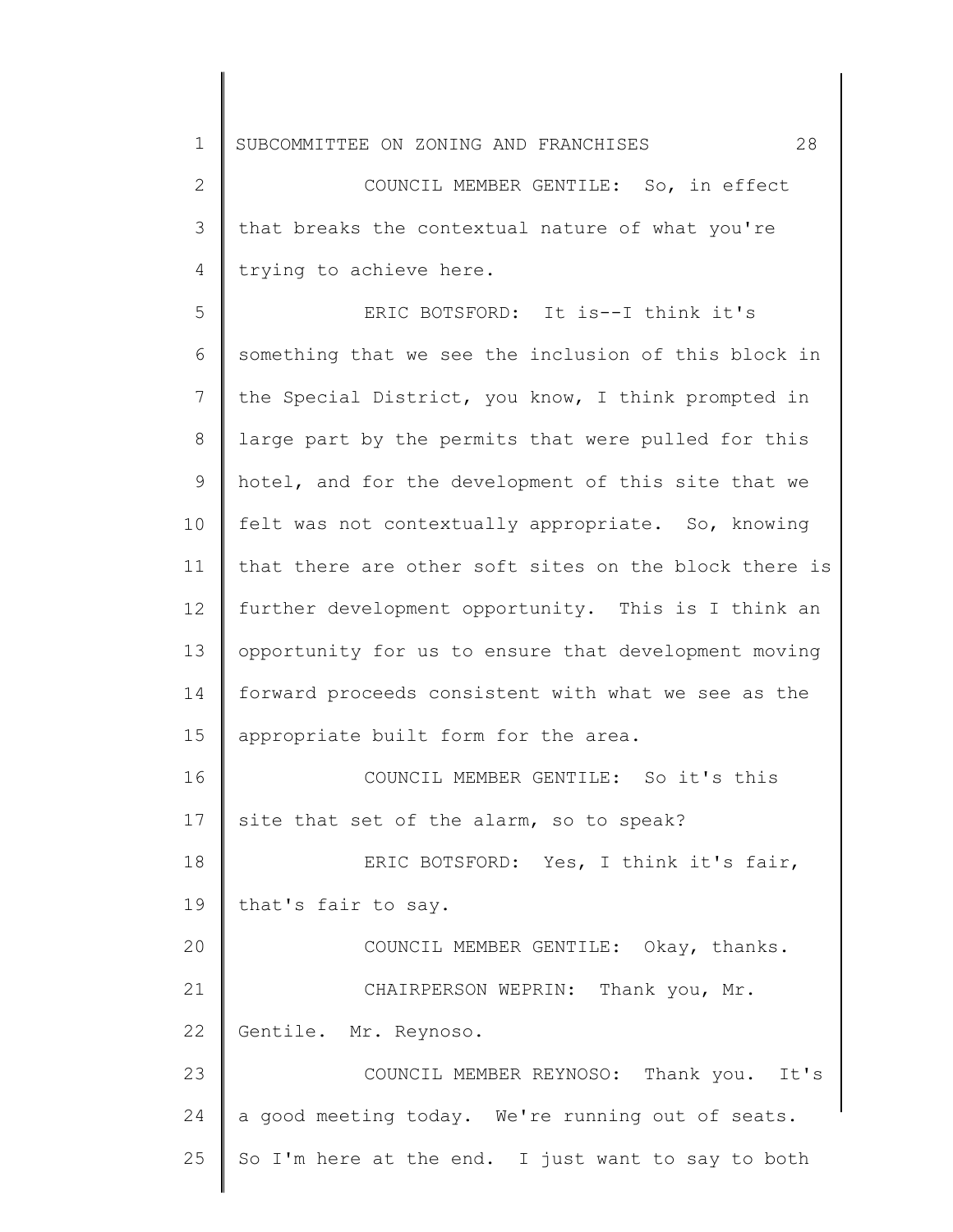| $\mathbf 1$     | 29<br>SUBCOMMITTEE ON ZONING AND FRANCHISES                |
|-----------------|------------------------------------------------------------|
| $\mathbf{2}$    | the Chair and the Chair of Land Use, Chair Greenfield      |
| 3               | who is here, this is a perfect example with M-1 Zone,      |
| 4               | the character of them. The designations that it has        |
| 5               | under it like hotels can ruin a block where its            |
| 6               | intent is not necessarily to build hotels. But             |
| 7               | because the M-1 allows it, it's permitted through<br>$M -$ |
| 8               | 1. We see blocks like this lose their character.           |
| 9               | And then also sometimes lose jobs, and we just have        |
| 10 <sub>o</sub> | to go take advantage of something. So, we would love       |
| 11              | for you quys to be a partner with me in being able to      |
| 12              | take out hotels from M-1 designations. Especially in       |
| 13              | these types of neighborhoods where it's not                |
| 14              | appropriate outside of the person building the             |
| 15              | hotels. So I just wanted to make sure I made the           |
| 16              | comment. And I'm going to be very happy to support         |
| 17              | this. And it's unfortunate we're not in 2009 and we        |
| 18              | could have knocked that down, too. Thank you.              |
| 19              | CHAIRPERSON WEPRIN: Thank you, Mr.                         |
| 20              | Reynoso. I did acknowledge that the Chair of the           |
| 21              | Land Use Committee the great American David                |
| 22              | Greenfield is here, right? I did acknowledge that as       |
| 23              | well. Okay. Any other questions from the panel?            |
| 24              | Well, we're back to Mr. Johnson.                           |
| 25              |                                                            |

25

║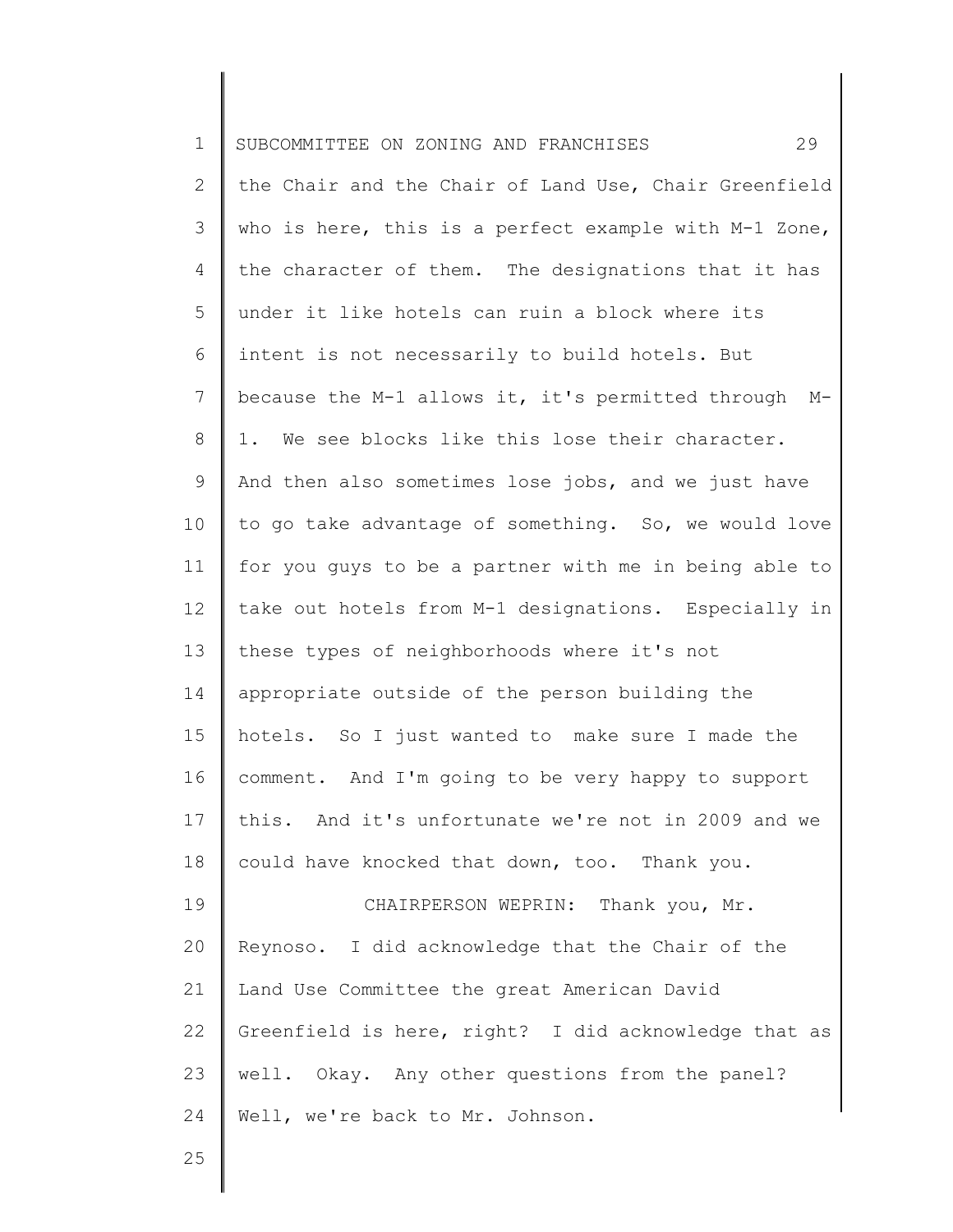| $\mathbf 1$   | 30<br>SUBCOMMITTEE ON ZONING AND FRANCHISES          |
|---------------|------------------------------------------------------|
| $\mathbf 2$   | COUNCIL MEMBER JOHNSON: Mr. Chair, I ask             |
| $\mathcal{S}$ | the Subcommittee to approve these applications with  |
| 4             | the following modification to the text of the        |
| 5             | application. That the City Planning Commission       |
| 6             | Approved Text Amendment be modified to continue to   |
| 7             | prohibit the operation of unenclosed sidewalk cafes  |
| $8\,$         | no the west side Ninth Avenue between 15th Street--  |
| $\mathsf 9$   | 15th and 16th Streets.                               |
| 10            | CHAIRPERSON WEPRIN: That's great. We                 |
| 11            | take that application and that modification. City    |
| 12            | Planning doesn't have an issue with that. I know it  |
| 13            | wasn't in the initial plan, but you don't have any   |
| 14            | objection to that modification from what I           |
| 15            | understand?                                          |
| 16            | ERIC BOTSFORD:<br>$\mathbb N$ o.                     |
| 17            | CHAIRPERSON WEPRIN: Terrific. All                    |
| 18            | right. Are we good? Thank you very much, Eric.<br>We |
| 19            | have a couple-- As mentioned before, members of the  |
| 20            | Community Board are here, Betty Mackintosh and       |
| 21            | Christine Berthet, who is the Chair of Community     |
| 22            | Board 4, and they are here. It's up to you. Okay.    |
| 23            | Let's get room there for them, and ladies, we can    |
| 24            | discuss and you can tell us how good a relationship  |
| 25            | you really have with City Planning. [laughter]       |

 $\begin{array}{c} \hline \end{array}$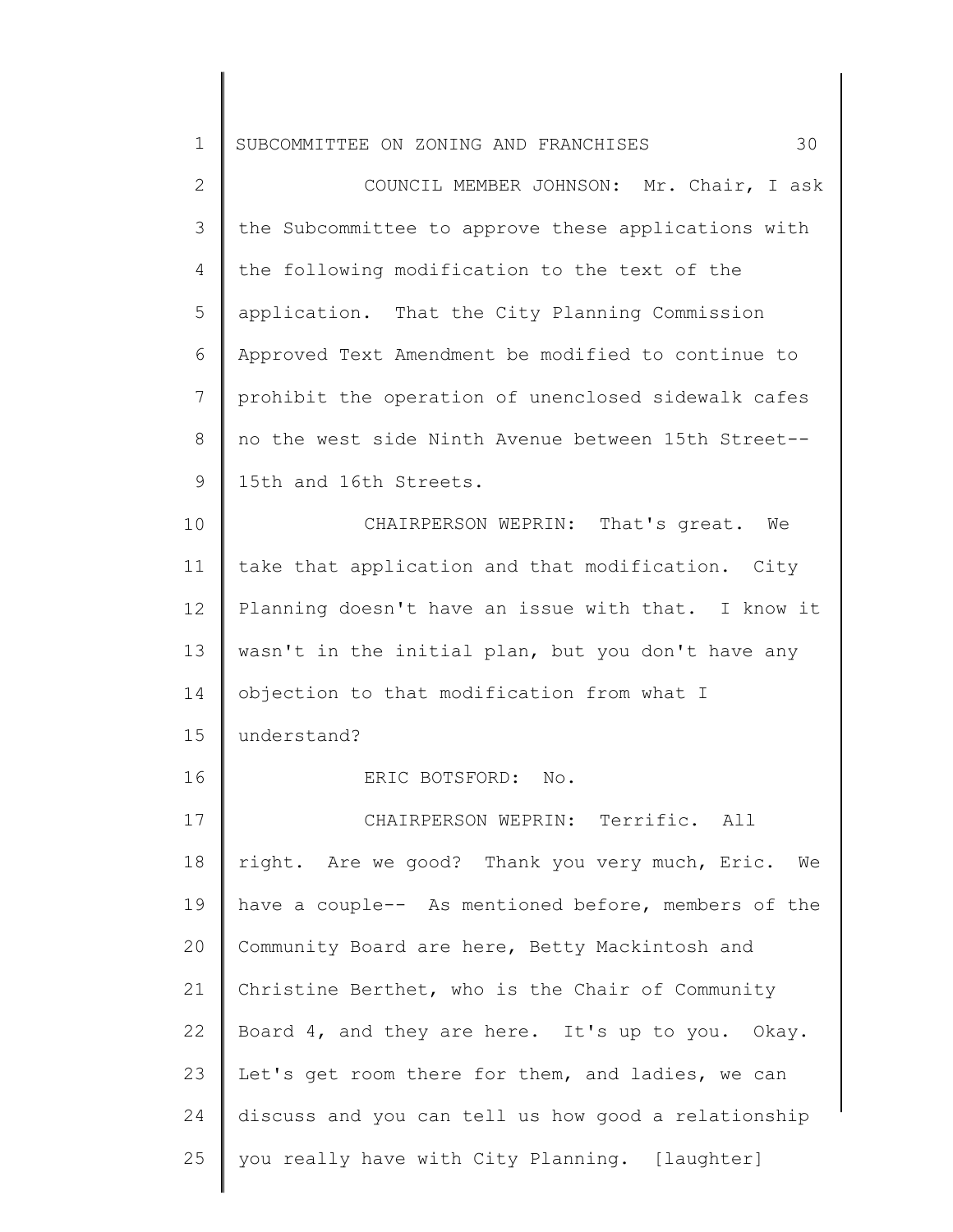1 2 3 4 5 6 7 8 9 10 11 12 13 14 15 16 17 18 19 20 21 22 23 24 25 SUBCOMMITTEE ON ZONING AND FRANCHISES 31 [background comments] If it's red it's on. BETTY MACKINTOSH: If it's red it's on? CHRISTINE BERTHET: It should be green. BETTY MACKINTOSH: It should be green? CHAIRPERSON WEPRIN: Thank you. It should light up when you push it if it's on. BETTY MACKINTOSH: Red? CHAIRPERSON WEPRIN: Yep, red. BETTY MACKINTOSH: Okay. Good morning, City Council members. My name is Betty Mackintosh. I am a member of Community Board 4 as you know already and Co-Chair of the Chelsea Land Use Committee. And as you've heard already, the Board was very happy to vote unanimously on the proposed inclusion of the south side of West 15th Street between Ninth and Tenth into the M15 district of the Special West Chelsea District. This is a very important action because it will cap the maximum height of buildings in this area to 135 feet. So they will be consistent with the heights of the nearby buildings, except for that hotel that's going up. And it will preclude the transfer of development rights from adjacent properties for the purpose of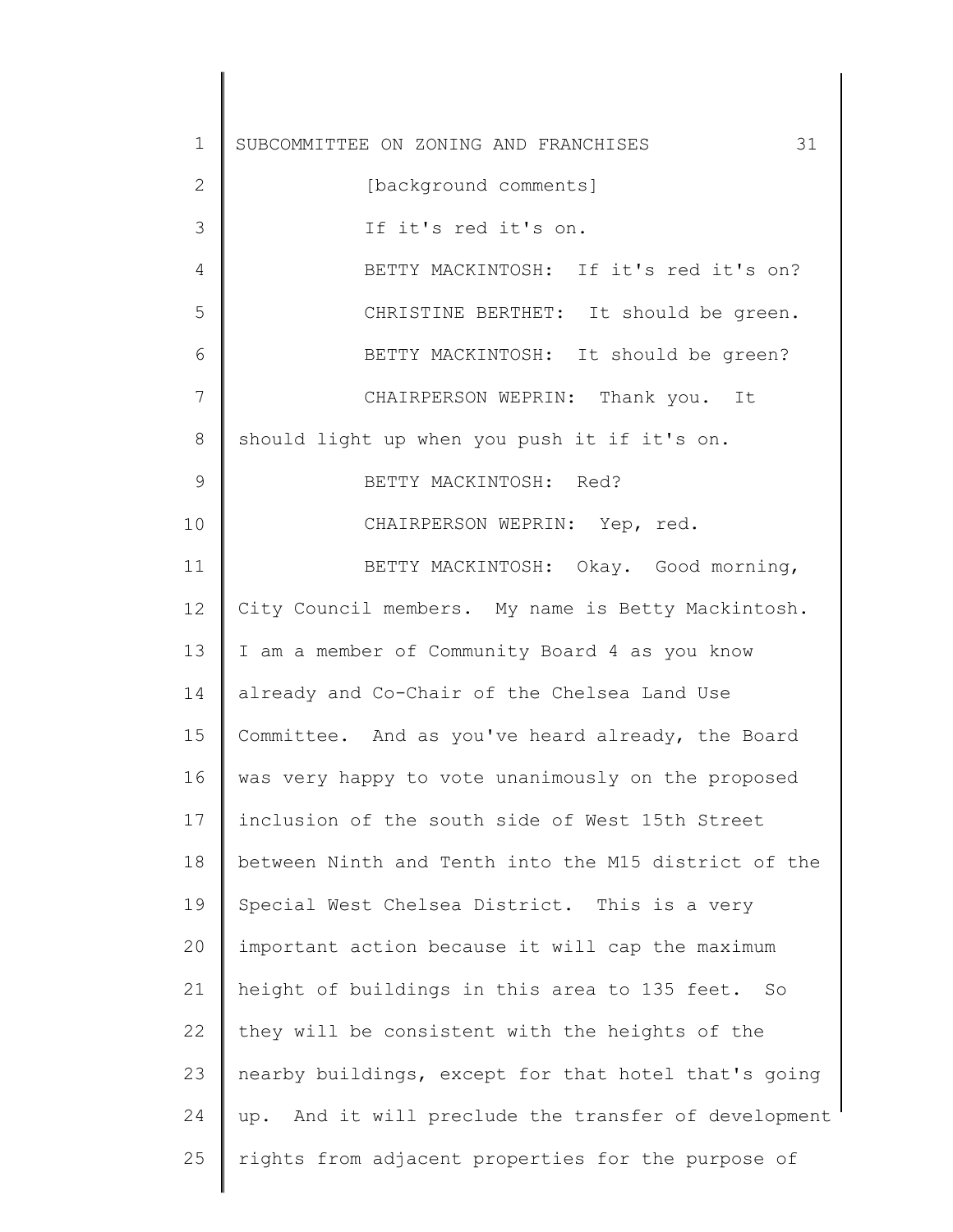1 2 3 4 5 SUBCOMMITTEE ON ZONING AND FRANCHISES 32 building taller than 135 feet. And as you've been told, this change will not change the permitted density, and will not change the permitted M15 Districts.

6 7 8 9 10 11 12 13 14 15 16 17 18 19 20 21 22 23 24 In 2005, when the Special District was created, Community Board 5 recommended for a larger area in the district. That didn't happen and as you know that hotel is in the process of being constructed. We urge City Planning and the City Council to expand the Special District further than even today's action, particularly to include the area from West 25th Street to West 30th Street between Eleventh and Twelfth Avenues. Developers are now coming to us with proposals there. That's north of the proposal in front of you. We would much rather be proactive and establish appropriate zoning ahead of time than reactive to developers- out-of-context proposals. So we look forward to continuing our dialogue with City Planning and the City Council on the inclusion of other areas into the Special District. Thank you. CHAIRPERSON WEPRIN: Terrific. Christine.

25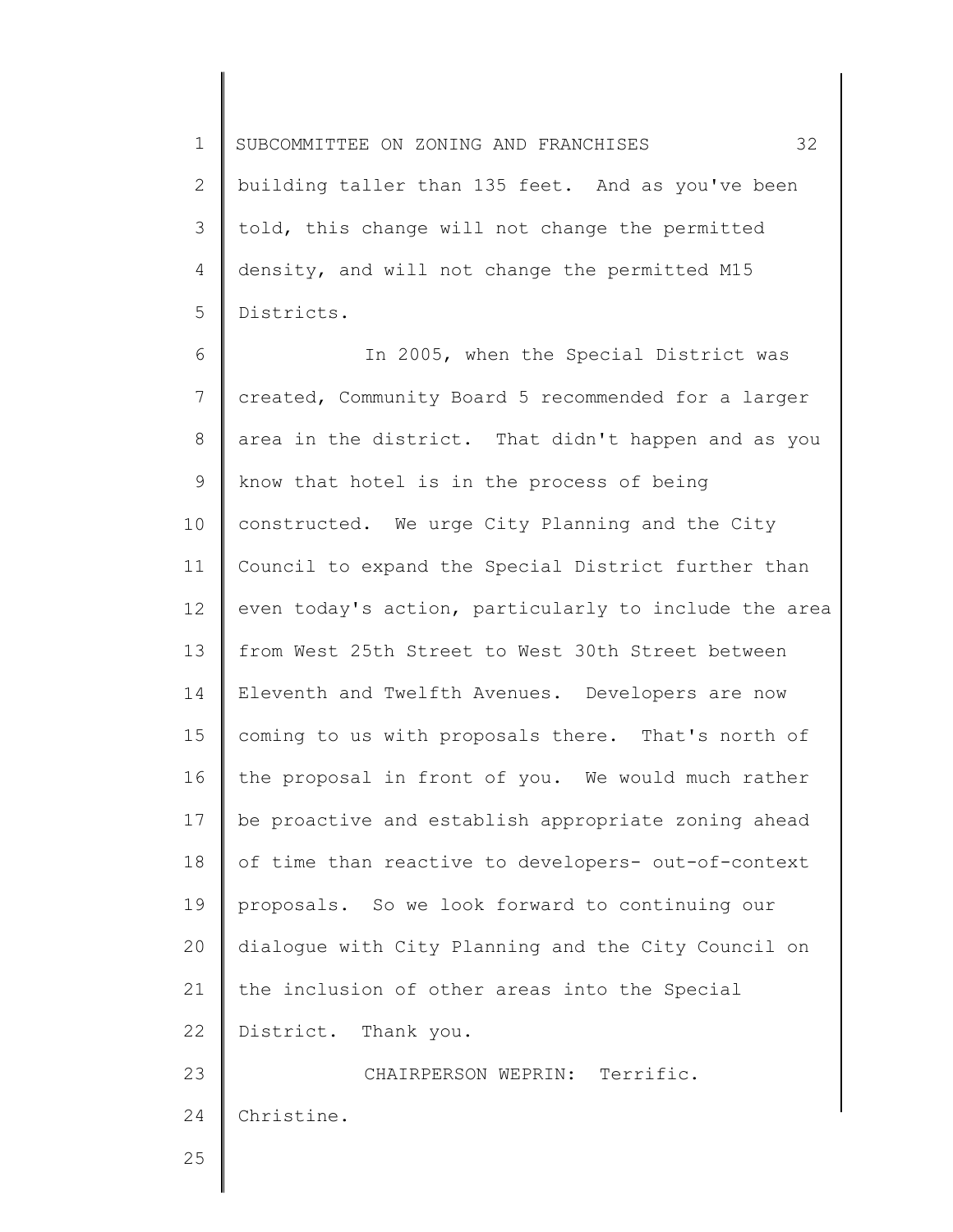2 3 4 5 6 7 8 9 10 11 12 13 14 15 16 17 18 19 20 21 22 23 24 25 CHRISTINE BERTHET: Yes. Good morning, City Council members. I'm Christine Berthet. I'm the Chair of Community Board 4. I will not repeat everything . We are very much--we are asking you to approve this re-zoning with the caveat of excluding the west side of Ninth Avenue from the zone where you can have a sidewalk cafe. This area is a very, very crowded with the tourists as well as customers of the market. And it's really not appropriate to have sidewalk cafe there. And I echo my--Betty's point about, you know, we wish we would get ahead of the problems, and have the zoning changes before we have those exceptions, which have already ruined the process. And so, re-zoning the north part of- extending the north part of the Special District, which we have asked for, for many years, would be really something that we would like you to support as well. Although that's not part of the proposal in front of you. Thank you so much for your help. CHAIRPERSON WEPRIN: Thank you. And Mr. Johnson, any comment for these two ladies? COUNCIL MEMBER JOHNSON: I just want to thank the Community Board again, and I also want to thank-- I was remiss in not thanking Carl Weisbrod,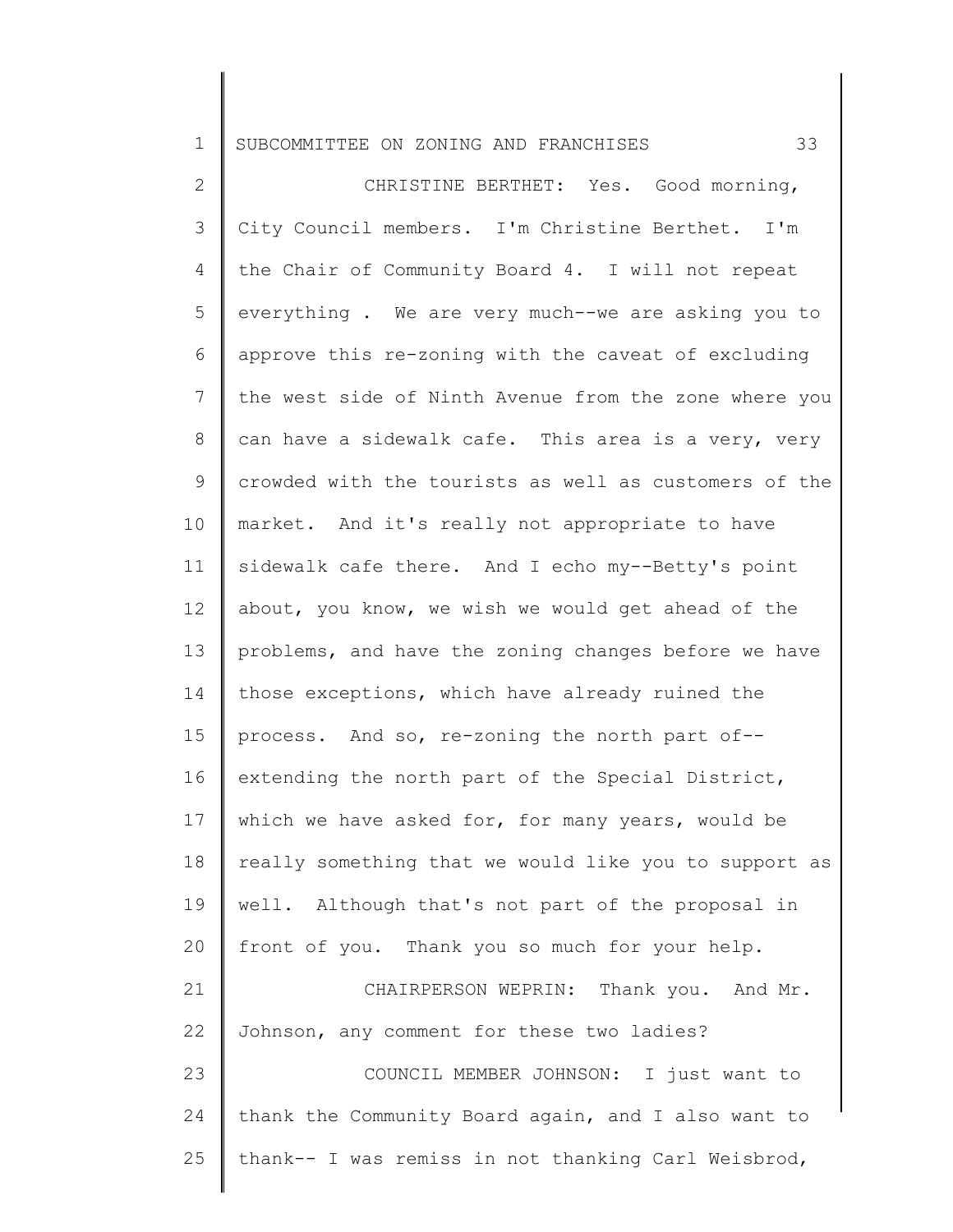| $\mathbf 1$ | 34<br>SUBCOMMITTEE ON ZONING AND FRANCHISES          |
|-------------|------------------------------------------------------|
| 2           | the Chair of the Commission and the head of the      |
| 3           | Department, who was supportive of this application   |
| 4           | from the beginning, and has been very helpful in     |
| 5           | getting it done. And I want to thank Danielle De     |
| 6           | Cerbo and Eric Botsford as well.                     |
| 7           | CHRISTINE BERTHET: And I forgot to                   |
| 8           | mention the excellent relationship we have with City |
| 9           | Planning in this administration.                     |
| 10          | COUNCIL MEMBER JOHNSON: And it's not                 |
| 11          | just because Betty Mackintosh worked there for 35    |
| 12          | years. [laughter]                                    |
| 13          | [Pause]                                              |
| 14          | CHAIRPERSON WEPRIN: Okay. All right,                 |
| 15          | any other questions for these two? Well, thank you   |
| 16          | very much, ladies. We appreciate you coming down.    |
| 17          | Is anyone else here to testify on this matter?       |
| 18          | Nobody? Okay. So we are going to close this          |
| 19          | hearing, and we are going to move to a vote on the   |
| 20          | items we heard today. We're going to couple a vote   |
| 21          | on Land Use Nos. 164 and 165 as well as 169 the      |
| 22          | sidewalk cafe. The Special West Chelsea District     |
| 23          | expansion that we just heard will have the following |
| 24          | modification to the Text Amendment Application that  |
| 25          | the City Planning Commission approved Text Amendment |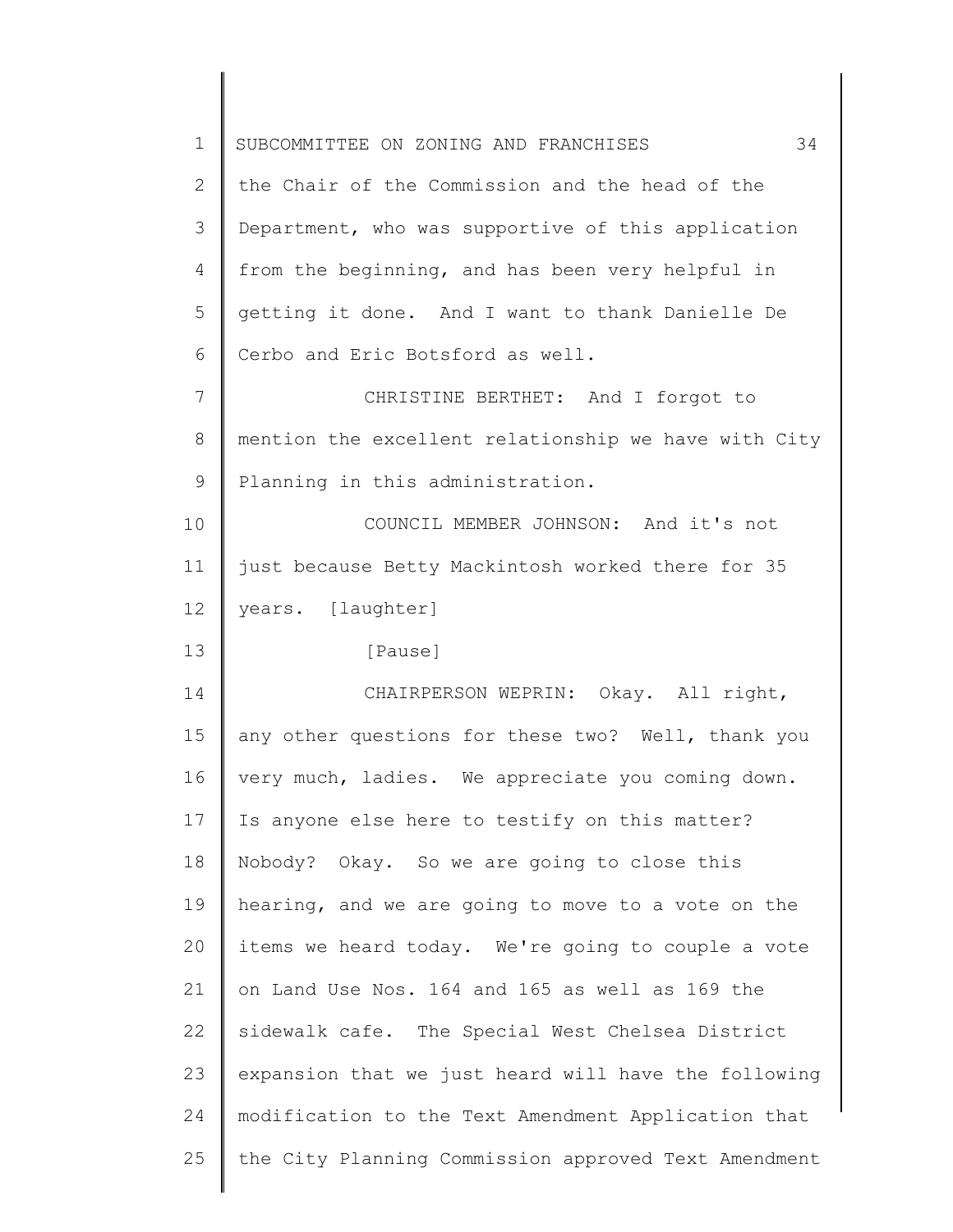| $\mathbf 1$   | 35<br>SUBCOMMITTEE ON ZONING AND FRANCHISES           |
|---------------|-------------------------------------------------------|
| $\mathbf{2}$  | be modified to continue to prohibit the operation of  |
| 3             | an unenclosed sidewalk cafe on the west side of Ninth |
| 4             | Avenue between 15th and 16th Street. So, we're going  |
| 5             | to vote yes or vote with the modification, and that   |
| 6             | will go back to City Planning. So with that in mind,  |
| 7             | I'm going to call on Counsel. Whose doing it? Anne    |
| 8             | are you doing it? I'm doing it. My name is bill.      |
| $\mathcal{G}$ | CLERK: Chair Weprin.                                  |
| 10            | CHAIRPERSON WEPRIN: I vote aye.                       |
| 11            | CLERK: Council Member Gentile.                        |
| 12            | COUNCIL MEMBER GENTILE: I vote aye on                 |
| 13            | all except for LU No. 169. I just believe that the    |
| 14            | Community Board's position should be acknowledged and |
| 15            | respected. So I vote no on LU No. 169.                |
| 16            | CLERK: Council Member Garodnick.                      |
| 17            | COUNCIL MEMBER GARODNICK: Aye.                        |
| 18            | CLERK: Council Member Reynoso.                        |
| 19            | COUNCIL MEMBER REYNOSO: I vote aye and                |
| 20            | God bless America.                                    |
| 21            | [laugher and background comments]                     |
| 22            | CLERK: Council Member Ignizio.                        |
| 23            | COUNCIL MEMBER IGNIZIO: I vote aye.                   |
| 24            | [Pause, background comments]                          |
| 25            |                                                       |
|               |                                                       |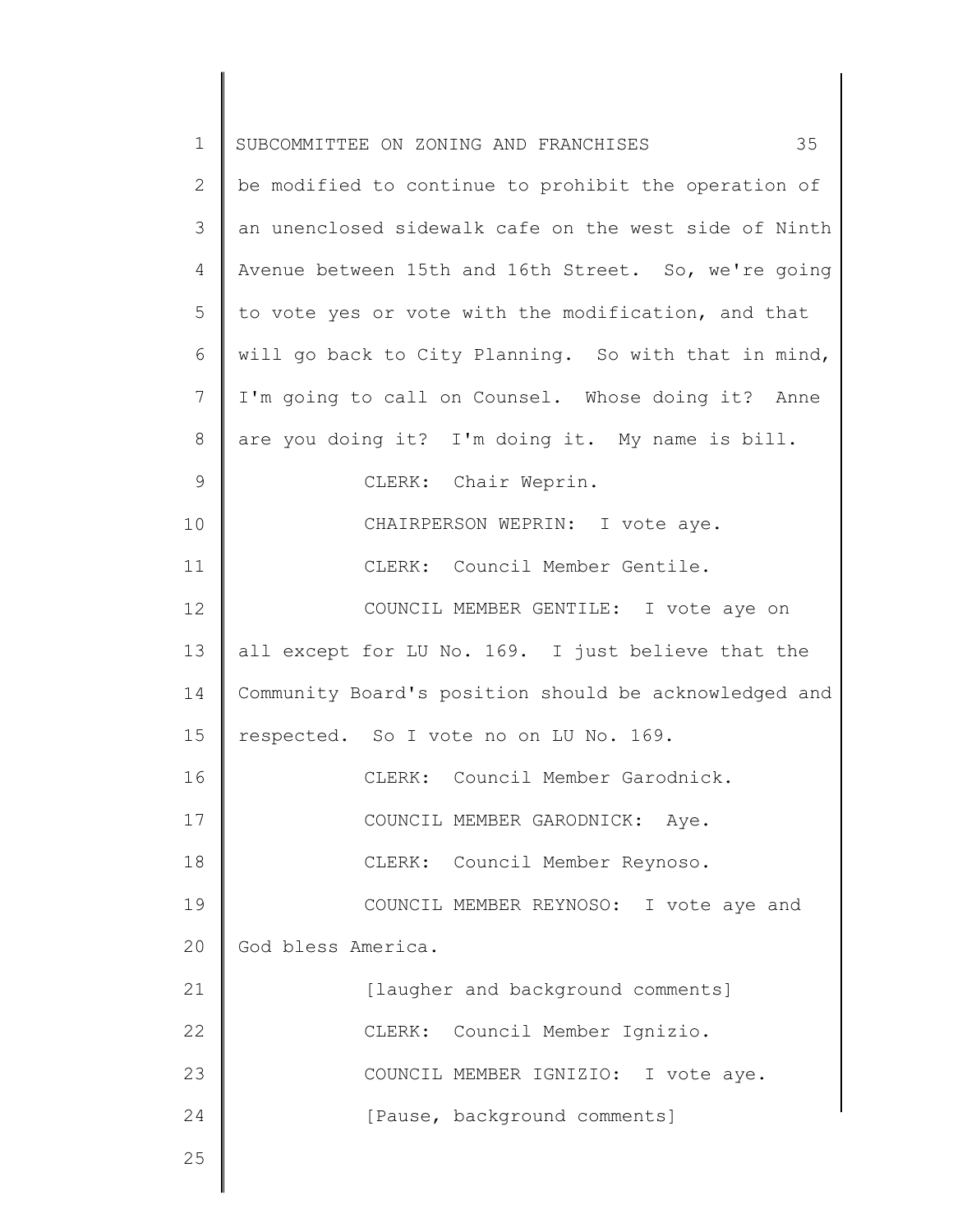1 2 3 4 5 6 7 8 9 10 11 12 13 14 15 16 17 18 19 20 21 22 23 24 25 SUBCOMMITTEE ON ZONING AND FRANCHISES 36 CHAIRPERSON WEPRIN: Yeah, the vote- Do you want announce the vote so far? We don't know? Oh, are we all right? CLERK: [off mic] CHAIRPERSON WEPRIN: Okay. [Pause] CHAIRPERSON WEPRIN: Okay, we're just going to hold the vote open until Council Member Torres can come back to the room. He had stepped out. [Pause] CHAIRPERSON WEPRIN: Okay, can I get him to call his name? CLERK: Council Member Torres. COUNCIL MEMBER TORRES: Aye on all. [pause, background comments] CLERK: Land Use No. 169 is approved by a vote-- [Pause, background comments] CLERK: By a vote of 5--4, 1 against and 0 abstaining. Land Use Nos. 164 and 165 are approved with modifications by a vote of 6 in favor, 0 against and zero abstaining. All items are referred to the Full Land Use Committee.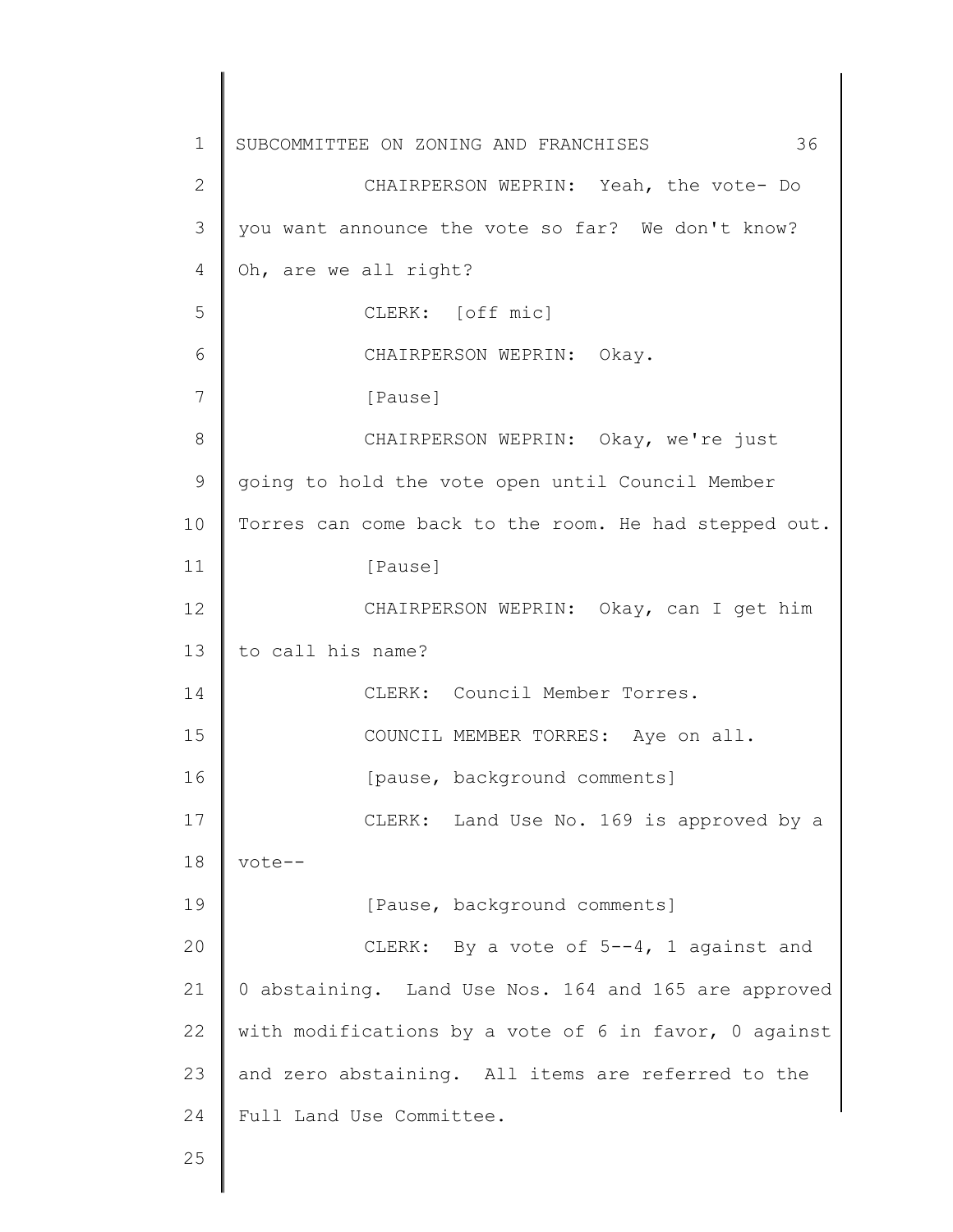| $1\,$           | 37<br>SUBCOMMITTEE ON ZONING AND FRANCHISES       |
|-----------------|---------------------------------------------------|
| $\sqrt{2}$      | CHAIRPERSON WEPRIN: Well, done, and with          |
| $\mathfrak{Z}$  | that in mind, the meeting of the Zoning and       |
| $\overline{4}$  | Franchises Subcommittee is now adjourned. [gavel] |
| 5               |                                                   |
| $\epsilon$      |                                                   |
| $7\phantom{.0}$ |                                                   |
| $\,8\,$         |                                                   |
| $\mathsf 9$     |                                                   |
| $10$            |                                                   |
| 11              |                                                   |
| 12              |                                                   |
| 13              |                                                   |
| 14              |                                                   |
| 15              |                                                   |
| 16              |                                                   |
| $17\,$          |                                                   |
| $1\,8$          |                                                   |
| 19              |                                                   |
| 20              |                                                   |
| 21              |                                                   |
| 22              |                                                   |
| 23              |                                                   |
| 24              |                                                   |
| 25              |                                                   |
|                 |                                                   |